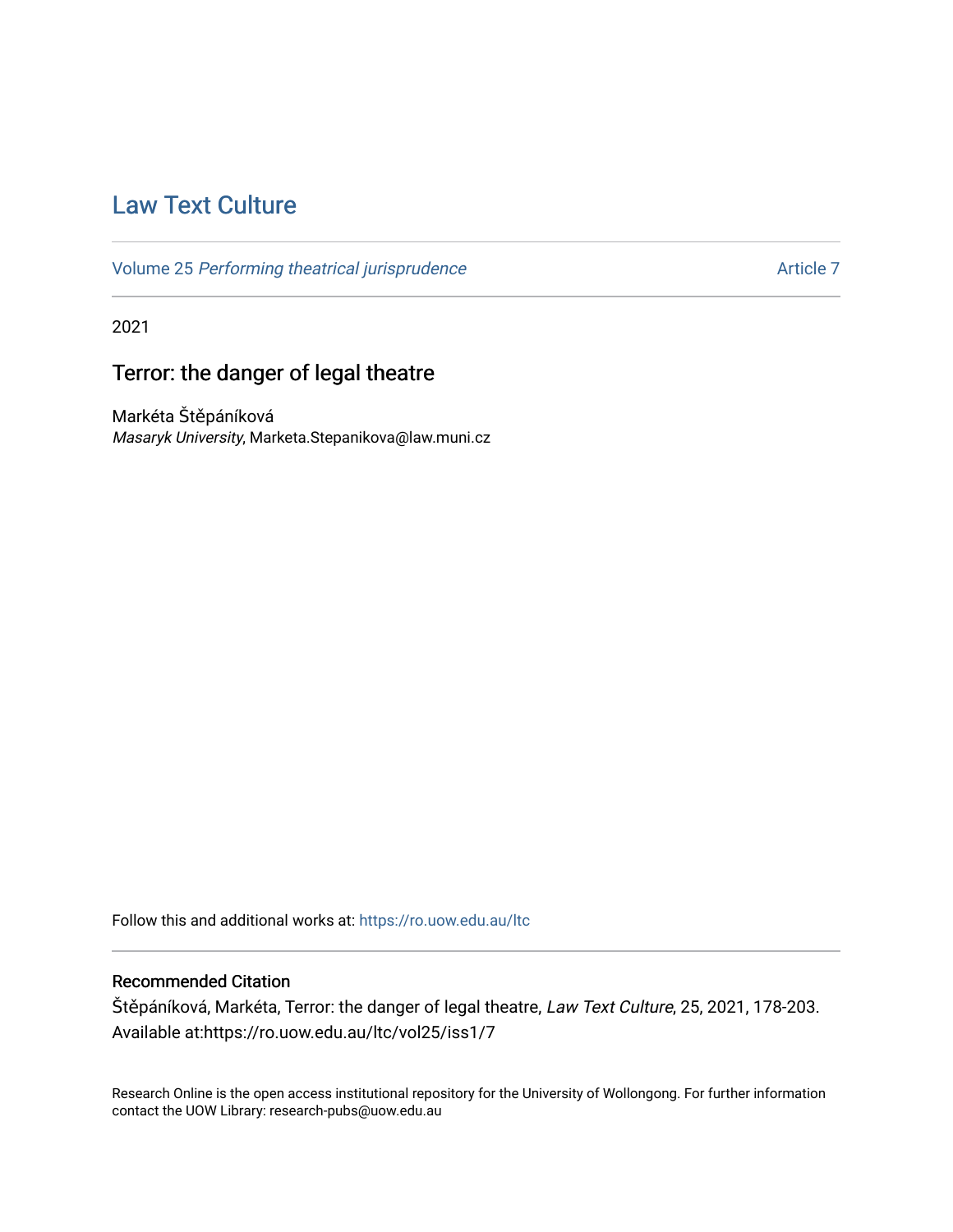# **Abstract**

When Ferdinand von Schirach wrote Terror, a perfect example of the legal theatre was created. It is a trial or tribunal play that deals both with current legal issues and a profound legal-philosophical dilemma of sacrificing human lives for the lives of others. Moreover, this play provides a space for the audience to express their legal opinion in a very theatrical way. In a sense, this play refers to the roots of ancient Greek theatre (see eg Gaakeer 2019) and its fundamentally political meaning.

Thus, it may seem that this play is an answer to every law and theatre scholar's prayer for a practical example of a widely know trial play. Unfortunately, it is more complicated than that.

In a way, any theatre about law  $-$  legal theatre  $-$  is political theatre. Through its influence, legal theatre can pose consequences for the rule of law and democracy.

In this text, I will focus on the specifics of legal theatre and its possible consequences. My research takes the form of a case-study of Ferdinand von Schirach's play Terror. For comparison, another legal theatre play will be used: Milada. Milada is a documentary theatre play based on a real political trial concerning Milada Horáková in the 1950s in Czechoslovakia.

Through the analysis of both plays, I will determine and explain the most problematic issues. This issues are, of course, too broad to deal with in one paper, so I will focus on the question of 'reality' in the presentation of law in both plays and its possibly dangerous consequences, especially in the geographical area of Central Europe.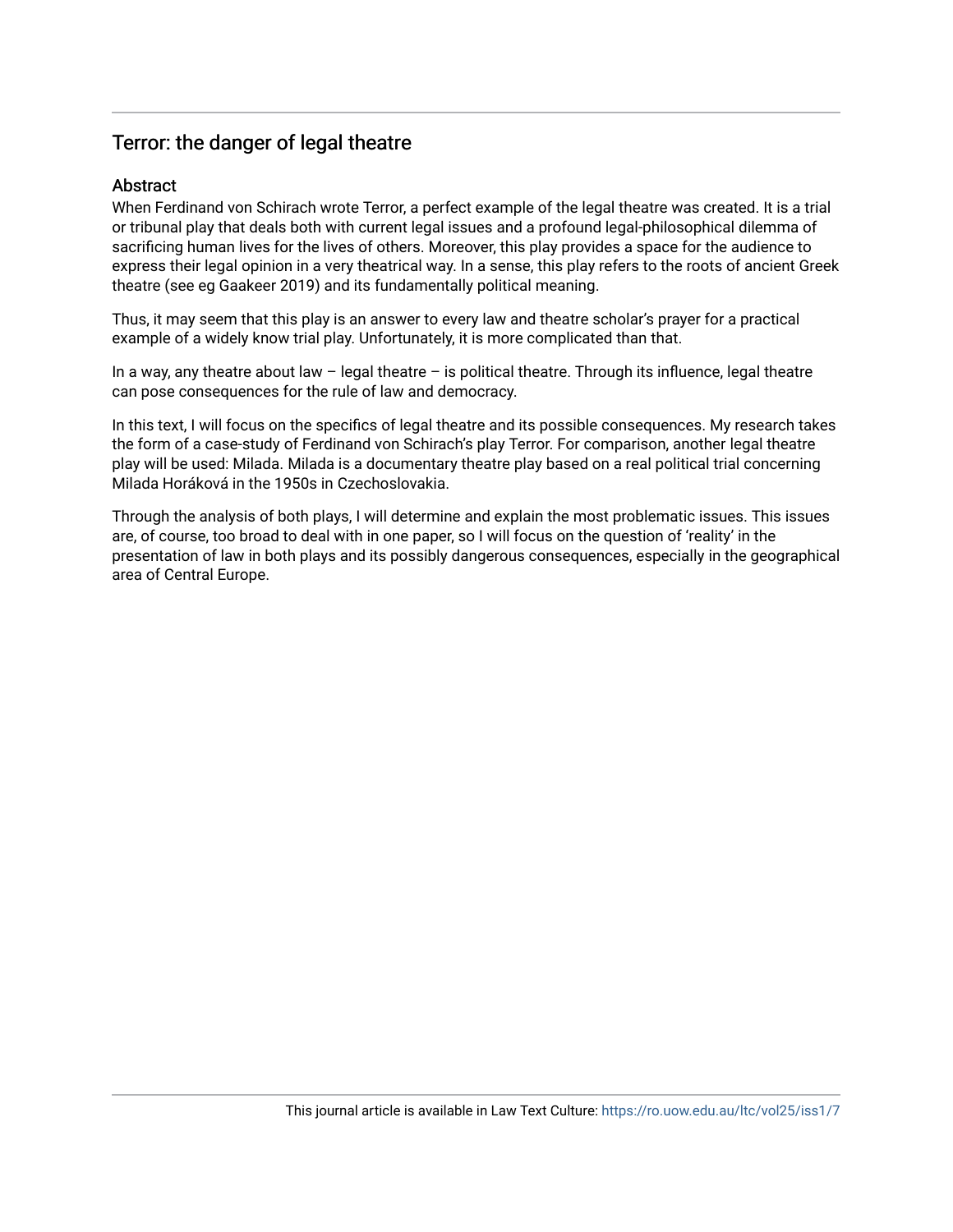# **Markéta Štepáníková1**

## **1 Introduction**

When Ferdinand von Schirach wrote *Terror*, a perfect example of legal theatre was created. It is a trial or tribunal play that deals both with current legal issues and a profound legal-philosophical dilemma of sacrificing human lives for the lives of others. Moreover, this play provides a space for the audience to express their legal opinion in a very theatrical way. In a sense, this play refers to the roots of ancient Greek theatre (see eg Gaakeer 2019) and its fundamentally political meaning. One could presume that such cooperation with the audience was one of the author's most important aims, based on his keeping track of results of audience opinions.2

The play was a practical response – although probably unintentional – to theories about law and theatre and hopes of using this connection for improving legal awareness, which is one of the main aims of theatre about law (see eg Derbyshire and Hodson 2008). It gained international success on stages worldwide, and a television movie was made that aired internationally (see eg Reinhardt 2017). Thus, it may seem that this play is an answer to every law and theatre scholar's prayer for a practical example of a widely know trial play. Unfortunately, it is more complicated than that.

In a way, any theatre about law – legal theatre – is political theatre. Through its influence, legal theatre can pose consequences for the rule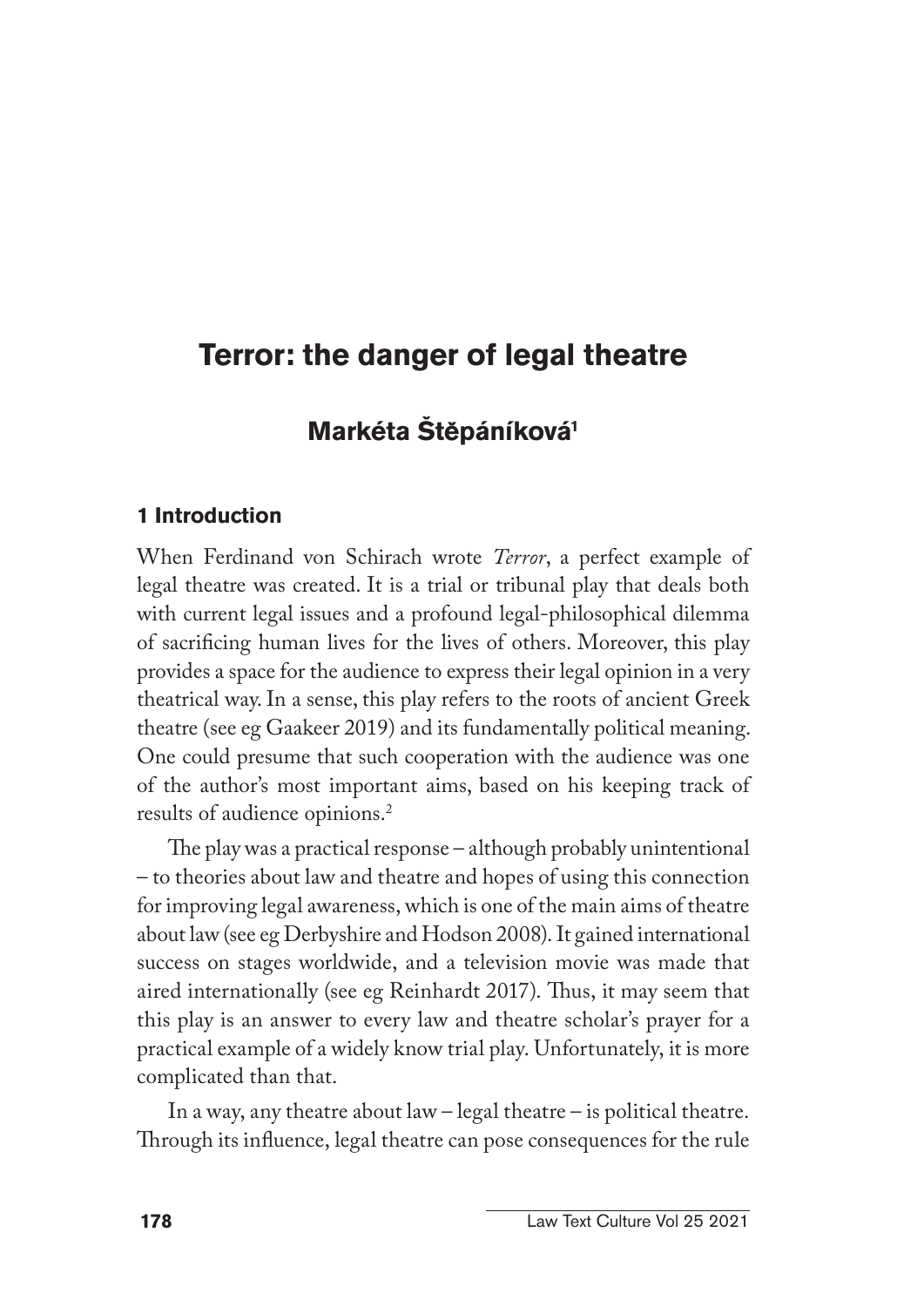of law and democracy.

In this text, I will focus on the specifics of legal theatre and its possible consequences. My research takes the form of a case-study of Ferdinand von Schirach's play *Terror*. For comparison, another legal theatre play will be used: *Milada*. *Milada* is a documentary theatre play based on a real political trial concerning Milada Horáková in the 1950s in Czechoslovakia. Through the analysis of both plays, I will determine and explain the most problematic issues. This issues are, of course, too broad to deal with in one paper, so I will focus on the question of 'reality' in the presentation of law in both plays and its possibly dangerous consequences, especially in the geographical area of Central Europe.

## **2 What is legal theatre?**

There are many connections between law and theatre, not necessarily just in a sense of dramatic text, and many have been thoroughly examined within the area of Law and Literature (see eg Read 2016, Stone Peters 2008). At the beginning of the Law and Literature movement, theatre plays were not included in the canon (Wigmore 1907). However, what would Law and Literature scholars do without Shylock or Portia? Theatre or drama became a natural part of Law and Literature quite early on in the United States (Weisberg 2009). Still, even before that, there was a different part of the world – or, more correctly, legal system – where literature, including theatre, was understood as a natural part of legal thought. It was Germany and its *dichterjuristen* (or 'poet lawyer') (Stefanopoulou 2011). However, this particular branch of Law and Literature is in many ways different from the more well-known common law one. Both plays analysed in this paper belong culturally, theatrically and legally to the Germanic tradition.

### **A Drama as literature? Theatre as performance?**

Usually, in the Law and Literature academia, playtexts are analysed (eg Jordan and Cunningham 2006). The written version of a play, a script is used for research for quite understandable reasons: it can be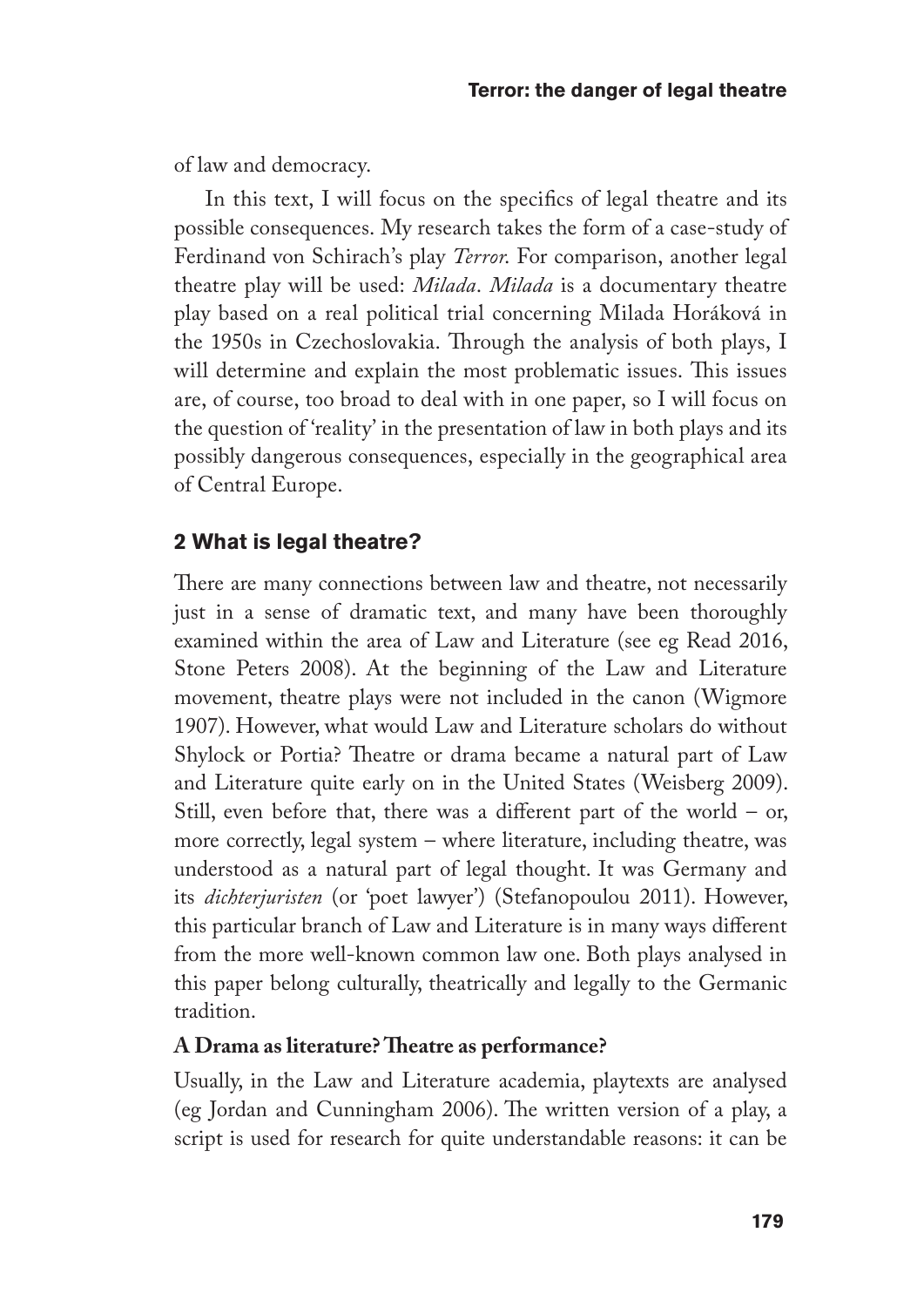read and interpreted as any other text, and lawyers are taught to excel particularly in that area of interpretation. We can examine different versions of the playtext, we can find out the circumstances of writing or even publishing it. We can discuss our theoretical perspectives. We can try to be the most objective interpreters possible.

In some cases, it is the best possible way to deal with such plays, because some were intended to be read and not performed. But in all the others, researching drama via the text of a play is necessarily methodologically flawed. Most of the plays were written with staging in mind. A text of a play is whole only if staged.

The argument about the character of the play was one of the central issues of the Prague linguistic circle, or Prague school, an influential semiotics group of the interwar period. Jiří Veltruský, one of the most prominent members of the group, perceived a play as a literary text with all its typical characteristics and therefore as an autonomous literary text (Veltruský 1981). On the other hand, Otakar Zich stated in his pivotal text, *The Aesthetics of Dramatic Art*, that a playtext is just one part of the dramatic act (Zich 1977, Fischer-Lichte 1984). In this paper, I adhere to Zich´s point of view and, while using the texts of both plays, I focus more on two particular productions as examples.

### **B The role of theatre in civil law systems**

While there is a strong tradition of legal rhetoric in common law countries and argumentation in front of an audience is a normal part of legal practice (see eg Frost 2017, Fish 1989), in most civil law countries the situation is very different (see eg Kühn et all 2006). Most of the argumentation is realised in a written form and the performativity of legal argument in general, and at the trials in particular, is not taken into account. Theatricality is viewed as a negative trait in any argumentation (Kühn 2011). The lack of a jury may be seen as a reason for this character of civil law trials. Not even judges have a role strong enough to create a space for theatricality similar to that in common law trials. The famous statement of the Canadian judge who said 'This is a trial, not a performance!' (Hartigan 2018: 70) could be used in every court in Central Europe and it would resonate probably even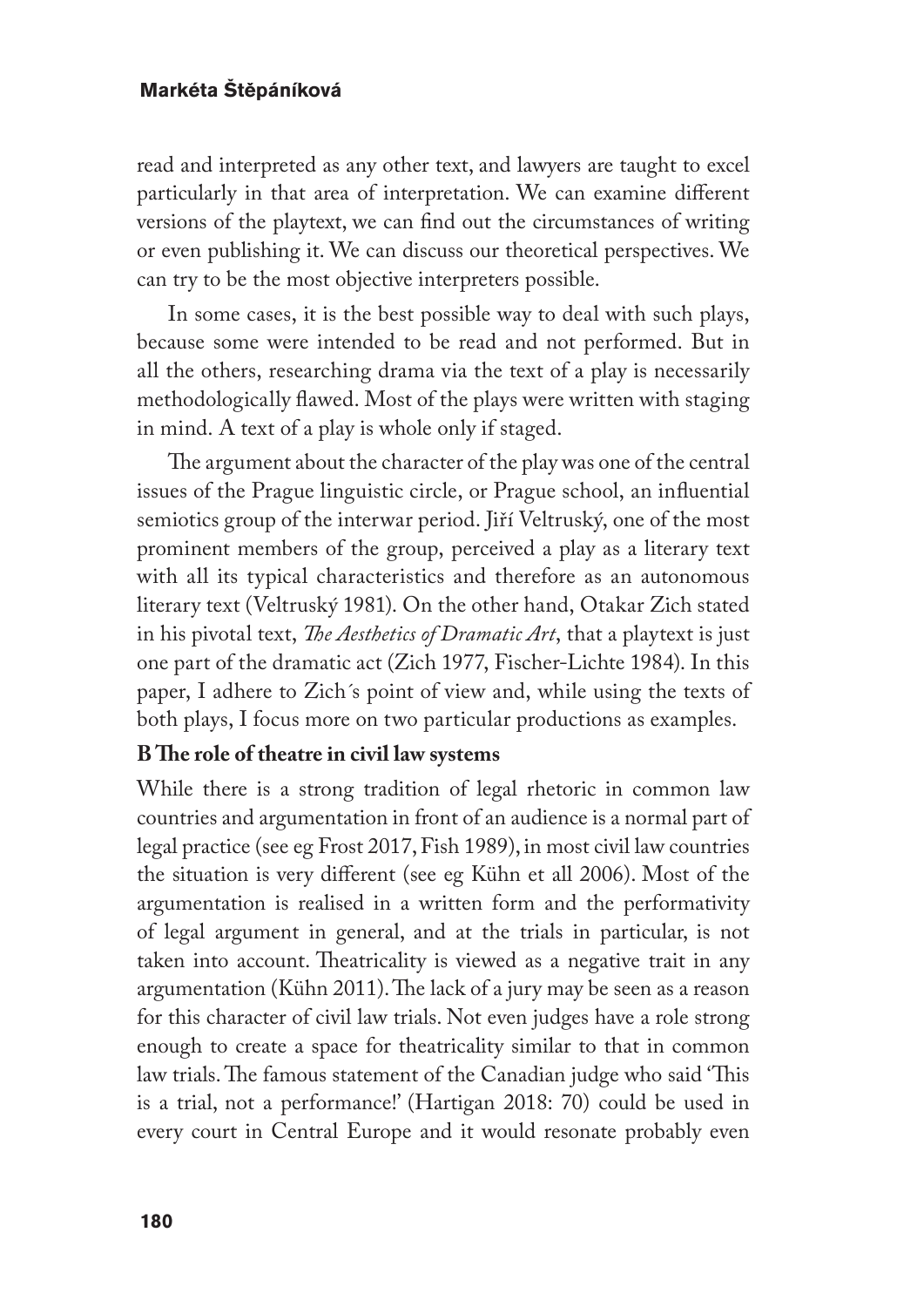more than originally.

Given such circumstances, one would expect very little connection between law and theatre in the Central Europe. However, there is a strong one, but very different from the one usual in common law systems.

Historically, the theatre played a crucial role in constituting the identity of various nations in continental Europe. While nondemocratic regimes controlled any signs of political resistance, art and theatre became a forum for critical thinking. Theatre became a space – both literally and figuratively – for political discussions which couldn't be held in parliaments (Cherlin, Filipowicz and Rudolph 2003).

Theatre became a forum for fighting against Nazism (see eg Burian 2002) and later against Communism (Chtiguel 1990). Theatre conveyed a message about what should and what should not be legal, what is and what is not legitimate. It is not a coincidence that the first President of Czechoslovakia after the Velvet Revolution, Václav Havel, was a playwright. So, a connection between law and theatre is undeniable. For centuries, theatre has provided voice to critical thought.

In a democratic society, one would presume there should not be a necessity to use theatre in such a manner, but the possibility remains. One can use it even for presenting complex legal issues, for raising legal awareness. However, the presentation of law on stage in civil law countries has to be aware of the limits of the theatricality of law, limits which are much stricter than in common law countries. According to the prevailing jurisprudence, the judge is not supposed to create law, just to interpret it (Kühn 2004). So any speech given by lawyers, even the judge herself, cannot be crucial for deciding the case. On the surface, it is simple as that. The dramatic conflict of legal theatre in the civil law system can presumably be found only in the law itself, not in the deeds and speeches made and given by the characters. If it could, it would deny the nature of a trial in the civil law system because it would give too much power to those who, theoretically, should not hold it.

In Central Europe, this non-theatrical view of law is even more strict because of the still strong influence of leading jurists Kelsen and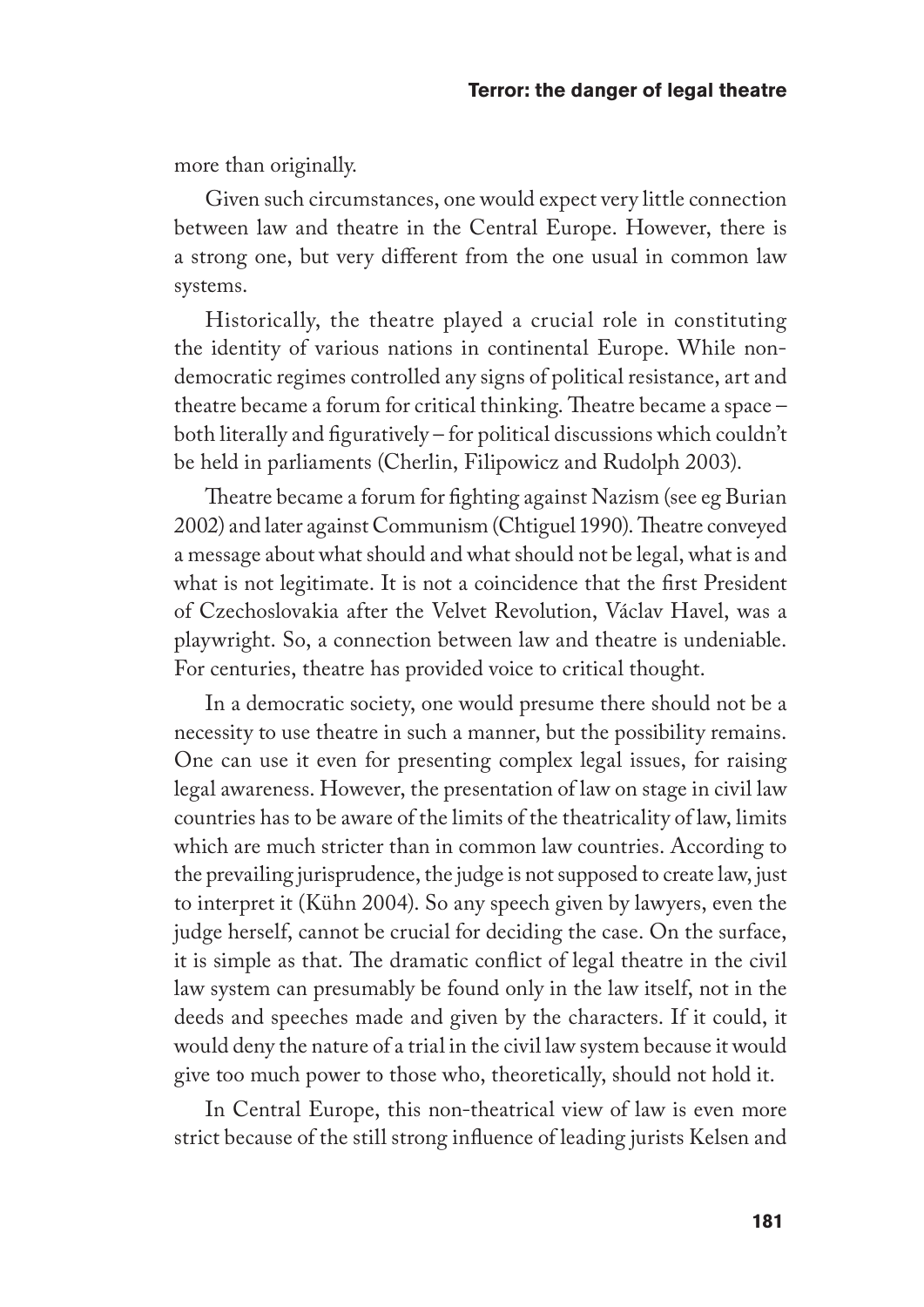Weyr who claimed it necessary to refuse any external influence on law (see eg Jabloner 1998) and also because of the heritage of Soviet jurisprudence with its technocracy veiled as positivism (Kühn 2011).

Both plays analysed in this paper were created in and deal with the civil law system while, theoretically, there should not be any space for theatricality there. One has to have this in mind while interpreting them.

### **C Types of connections between law and theatre**

There are several kinds of connections between law and theatre in theatrical practice, and they are the same both in common law and civil law systems.

The most frequent example of legal theatre is a play, usually mostly fictional, in which some legal situation is portrayed. Usually, the author of the play uses the legal issue as a tool for her storytelling because of the dramatic potential of situations regulated by law. The legal issue may not be crucial to the story; it may not be the main focus of the play. There may be no other reason for including the legal issue than making the play more dramatic, so the accuracy of portrayed legal issues is not important. Moreover, sometimes it is even better for the sake of the dramatic effect of the play not to bother with accuracy*. The Merchant of Venice* is a good example of that because it is not really a play about the validity of a contract, and so it is not concerned with the correctness of the portrayal of criminal rules in its trial scene (see eg Cohen 1982, Carpi 2004). In such plays, the author, the production team and the actors usually do not want or need to say anything about law (see eg Edelman 2002). If there is an impression about justice on the audience in the end, it is not straightforward but more philosophical or moral. Also a director can choose how to interpret it in her production or even if to include it at all. However, the audience is left only with an opinion about fictional world, the theatrical world on stage.

On the other hand, some plays need to be accurate because they are intended to somehow influence societal reality, even if just in raising legal awareness. They claim to portray reality and thus they need to be as accurate as possible, including regarding legal issues.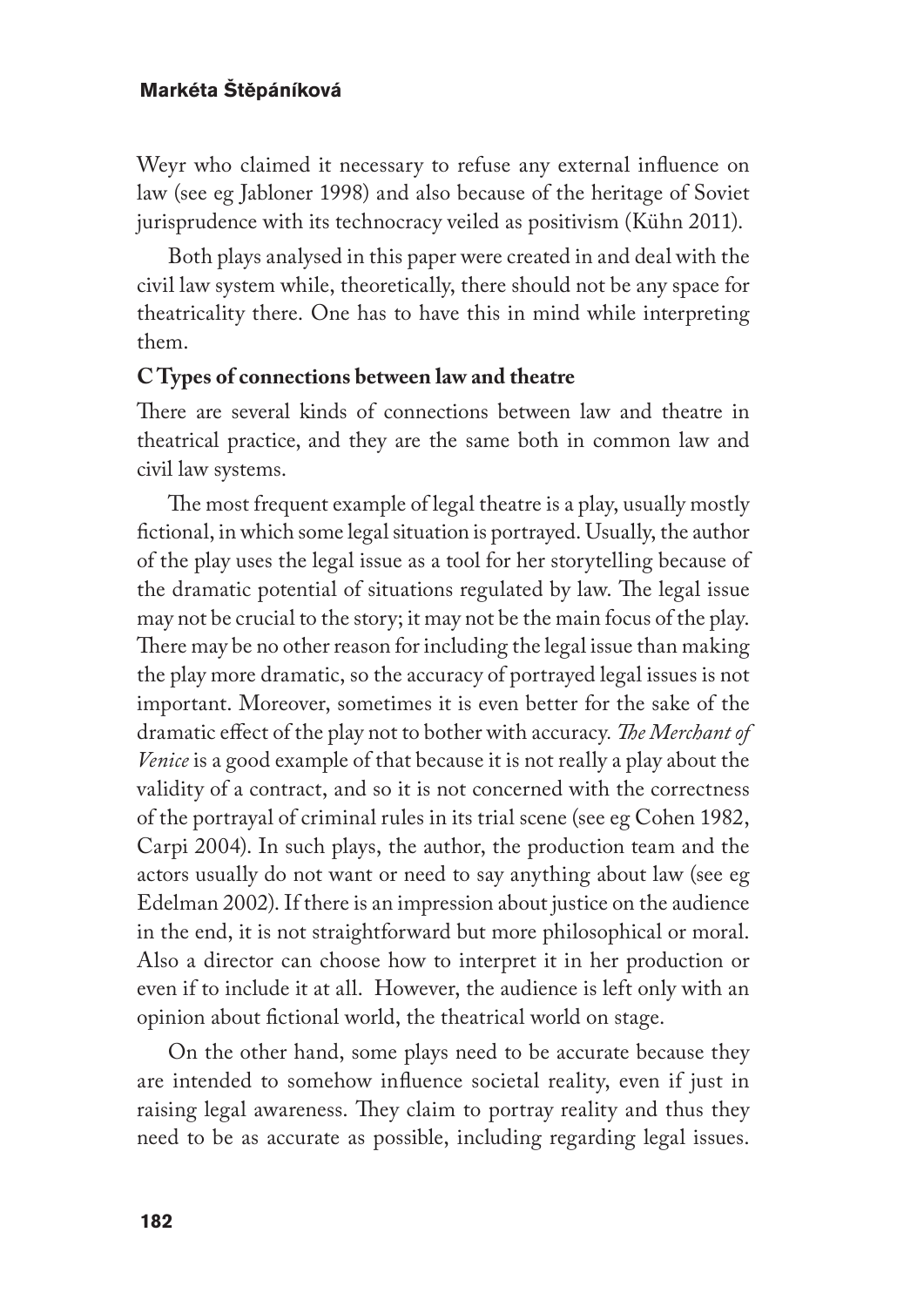However, given that they show a theatrical portrayal of reality, so as to be as authentic as possible, they need to show the limits of this accuracy. Documentary trial plays, such as *Milada*, are an example of this (O'Connor 2013). Possible misconceptions about law based on such productions are problematic or even dangerous, because for the members of the audience, the legal issues are real.

Then there are plays using legal aspects as a form of a story that is not connected to the law. A structure of a trial can be used as an outline in a way similar to any other set of procedural rules. Pavel Kohout´s play, *Such a Love*, is an example of this (Stankiewicz 1977). There is no need for accuracy because there is not any substantial link to the law, so any substantial statement about law is impossible.

Finally, some plays portray situations connected to real law and which are not real but could be real in our lives, now and here. They do not portray reality but possible reality, so while the portrayed story is not a portrayal of reality, the conclusions made as a result of an interpretation of that story are real in their influence on our attitudes and thought in real life. *Terror* is an example of such a play.

Each type presented above has its uses, strengths, and weaknesses. Fortunately, or unfortunately, every single one of them is real in the sense that what is presented onstage is, to some degree, a reflection on or of reality (Schmid 2008). Theatre is always a piece of art, there is always the creative input of a director, actors, and others. The standard member of the audience is aware of that. What she may not be aware of is, what level of accuracy may be expected of different types of plays portraying legal issues. And as a result, this may confuse an audience about if and how any conclusions based on the theatrical experience can be applied in real life outside of the theatre.

Theatrical communication is in many ways similar to dialectical reasoning. Properly done, it opens ideas for critical thinking and further discussion (Stern 2013). However, like in any discussion, fallacies are used. The barrier between reality and illusion is blurred in theatre and this creates an especially great danger of misunderstanding.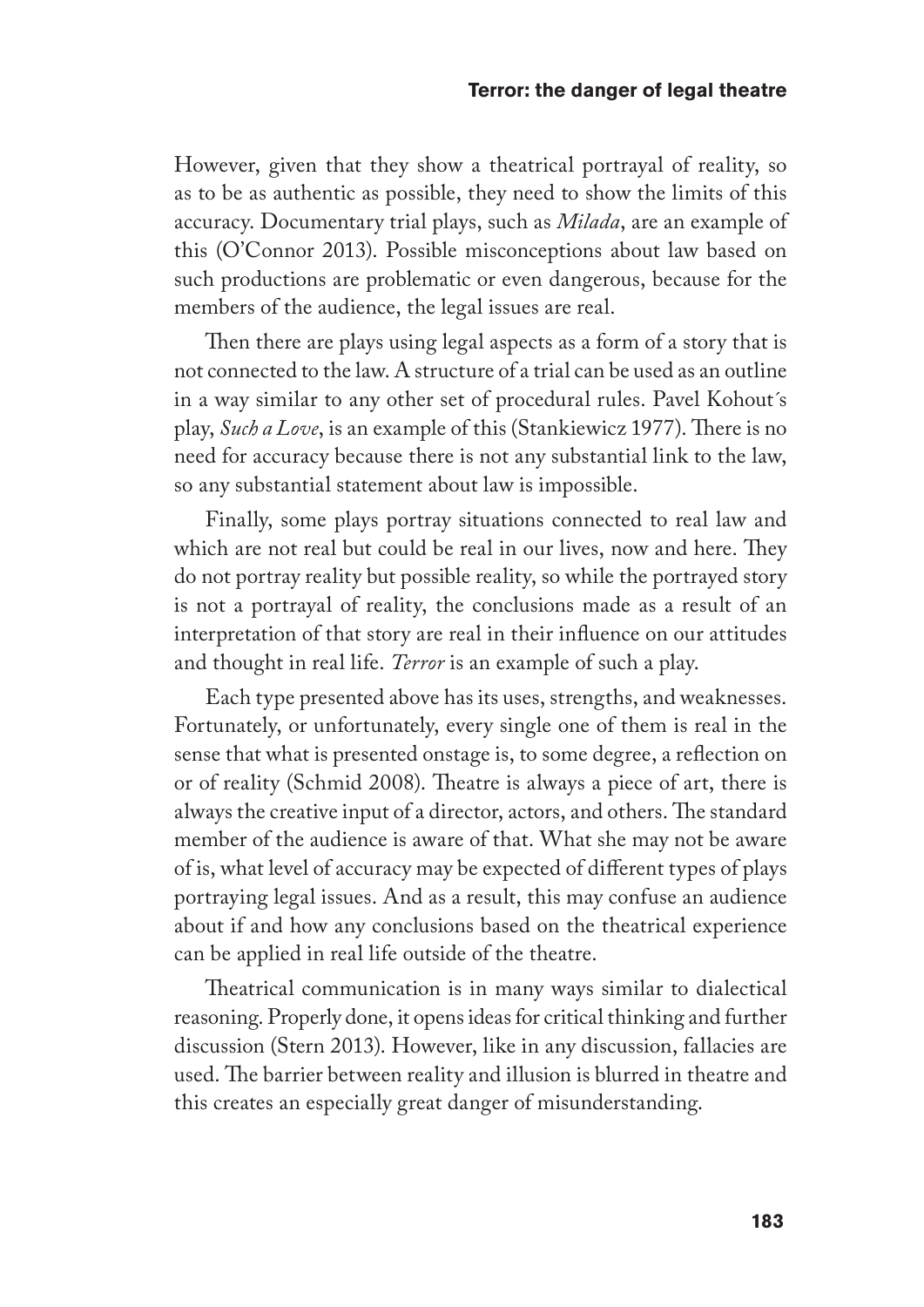# **3 Analysis**

Let's find out how the abovementioned specifics of legal theatre work in practice. We will analyse two productions based on two different plays focused on a legal topic. The first one is *Terror* by Ferdinand von Schirach, in particular, the production of *Terror* by the National Theatre in Brno, which premiered on 13 October 2017.<sup>3</sup> The second one is *Milada* by the theatre group of the Law Faculty of Masaryk University in Brno in the Czech Republic, which premiered on 3 December 2018<sup>4</sup>

# **A Terror**

*Terror* is a very unique example of legal theatre. It is an internationally successful contemporary trial play written by a practising lawyer. The author of the play is German lawyer, Ferdinand von Schirach who is is both a successful contemporary writer and a practicing lawyer (Baur 2016). In his artistic texts, he deals mostly with legal topics and legal philosophy.

One can hardly write widely popular artistic texts about legal technicalities, but this fact itself shows how special the play is. The author is educated and experienced in both fields included in this interdisciplinary work, so this prevents a usual failing of theatre about law, namely that it is either good theatre with legal mistakes or it is correct from legal point of view but bad theatre. Moreover, the play was written in and about the civil law system. And that makes it – due to the abovementioned restrictions of civil law trials theatricality – quite exceptional. One has to ask how it is even possible: an internationally successful play about a civil law trial.

*Terror* has been the topic of prior research, but unfortunately mostly in German-speaking countries or at least in countries under the civil law system (Schild 2019). It still lacks proper attention internationally (cf Olson 2016, Künzel 2016). Even though the story is based on German law, the play relays a message that is relevant globally. Therefore, it is worth knowing even without any real legal connection to German law.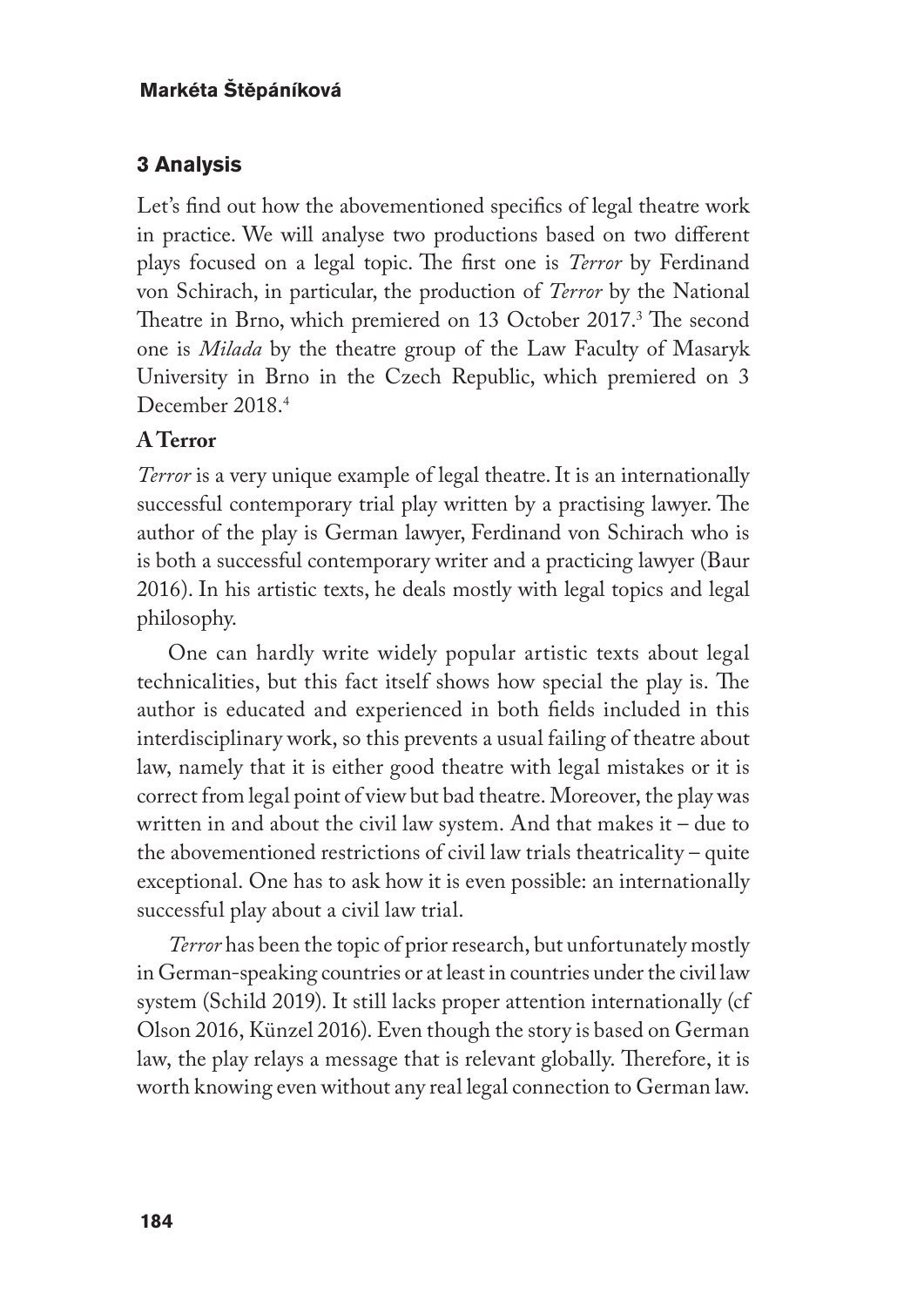### **i Storyline**

Lars Koch, an army pilot, is accused of murdering 164 passengers on the civilian plane he shot down. The plane was hijacked and headed for a football stadium full of people. Koch has always been a model pilot with excellent study and work results. He was not ordered to shoot down the plane, but he decided to do it at the last possible moment. He is on trial for this action during the play.

The play generally adheres to the procedural rules of the classic trial, even if somewhat simplified. The hearing is opened, an indictment is brought. The defendant testifies. Witnesses are questioned and further evidence is presented. Both the attorney and the public prosecutor keep asking questions mediated by the judge who is in charge of the hearing. Closing arguments and the last word are delivered. And then comes the moment of making the decision and the audience is asked to vote: convict or acquit?

## **ii Conflict and legal background**

The conflict in the play is a moral conflict of choice: whether it is possible to sacrifice a life to save another life. It is not different from the traditional trolley problem (Keatinge 2017). It is even explicitly mentioned in the closing statement of the state prosecutor. This conflict is the main conflict of the play and it is a conflict experienced by the defendant but by the audience also: the audience has to decide if the defendant should be convicted.

There is also a conflict created by the fear of terrorists, which has become an important topic in Law and Literature in the last two decades (see eg Ward 2009). While the most infamous terrorist attacks happened in the United States, there have been several in Europe in the last years and people fear them now, given the impact of the immigration crisis, maybe even moreso than in 2001 (Nader 2017). The internal conflict and debate between solidarity and security is another conflict present in the play.

There is a real-life decision made by the German Federal Constitutional Court of February 2006 regarding the *Luftsicherheitsgesetz* ('*Aviation Safety Act*') (Schild 2016), which stated that 'the shooting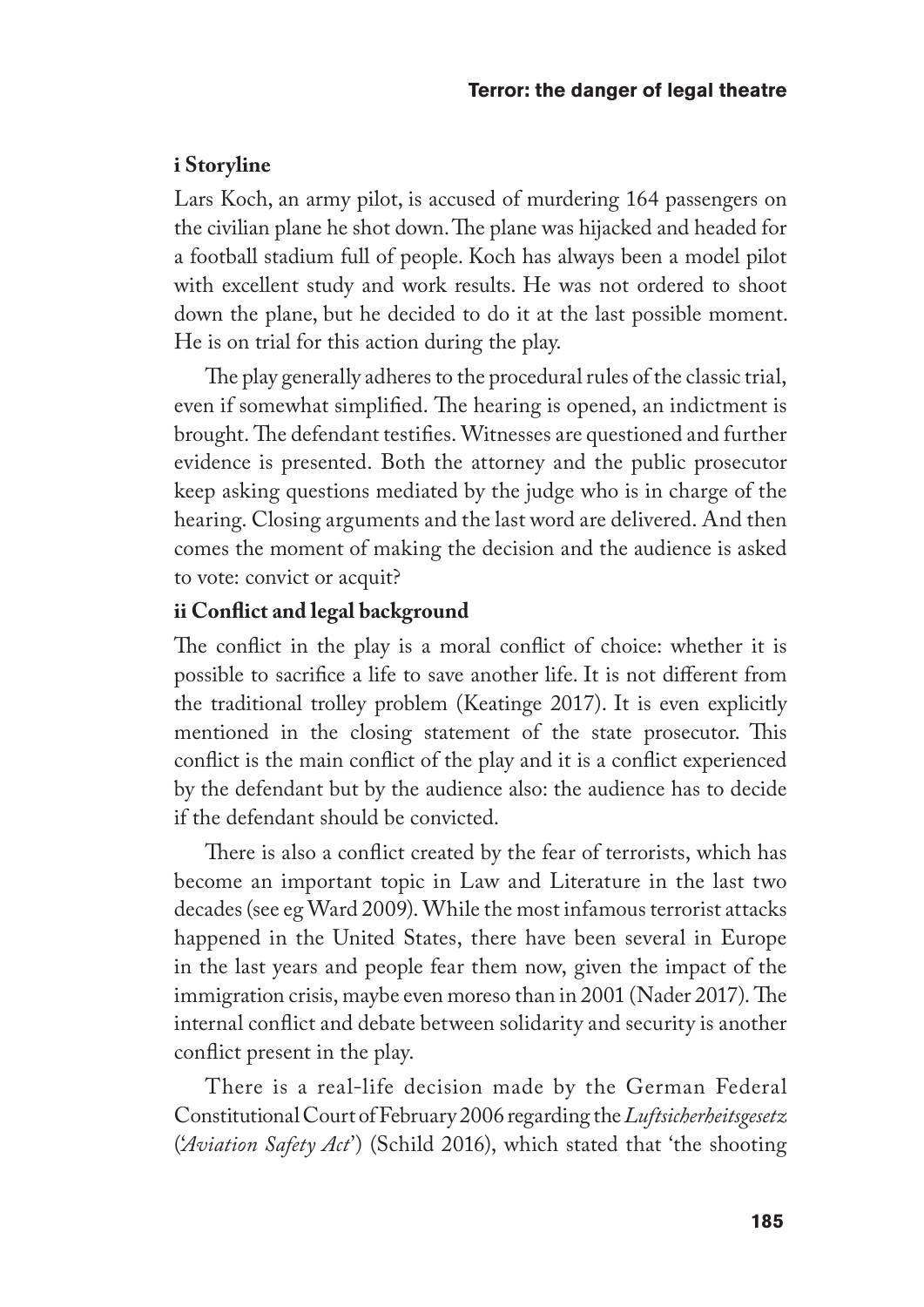down of an airplane with passengers and crew on board who were not involved in the terrorist activity in order to save the lives of many other people is in contravention of the Basic Law and with human dignity' (Jahn 2020). Both the Act and the court decision are explicitly mentioned in the play and this judicial remark is so crucial for the story that it must be included in every production of the play. It represents a link to reality, because it connects an imaginative story of the play to the legal reality and as a results it blurs a difference between them.

The third conflict is a conflict based on gender. In the list of characters, the defence counsel is marked as male and the state prosecutor as female. They serve as gender prototypes including all the general misconceptions and prejudices. Their messages are in no way connected to the legal issues presented in the play but, in some way, they appear to be. One can have an impression that there is a male legal opinion and female legal opinion.

At least the first and the second conflict are necessarily present in each production of the play because they are intrinsically connected to the text of the play. While the first and the second one are necessary for the story, the third is just an addition with even a comical potential but, for the story, it is useless and even damaging because of its almost insulting nature. The gender conflict is not at all relevant for the main topic of the play and is not dealt in a play with any depth, only on the surface via prejudices. It does not add anything useful to nor to the plot or a philosophical topic, it can only lighten an atmosphere though questionable misogynic remarks. Therefore, it is not surprising that some productions have decided to change the genders of characters in the play (Gaakeer 2019: 496).

### **iii Form**

*Terror* is a very traditional play. Everything happens during one court hearing in real-time; there are no flashbacks, no jumps in time. There is a small set of characters, who are based real people, not metaphors or impersonations of something else. The space in which the story is situated is a realistic-looking courtroom. In almost every sense, *Terror* is an old-fashioned play like those well-made plays written in the 19<sup>th</sup>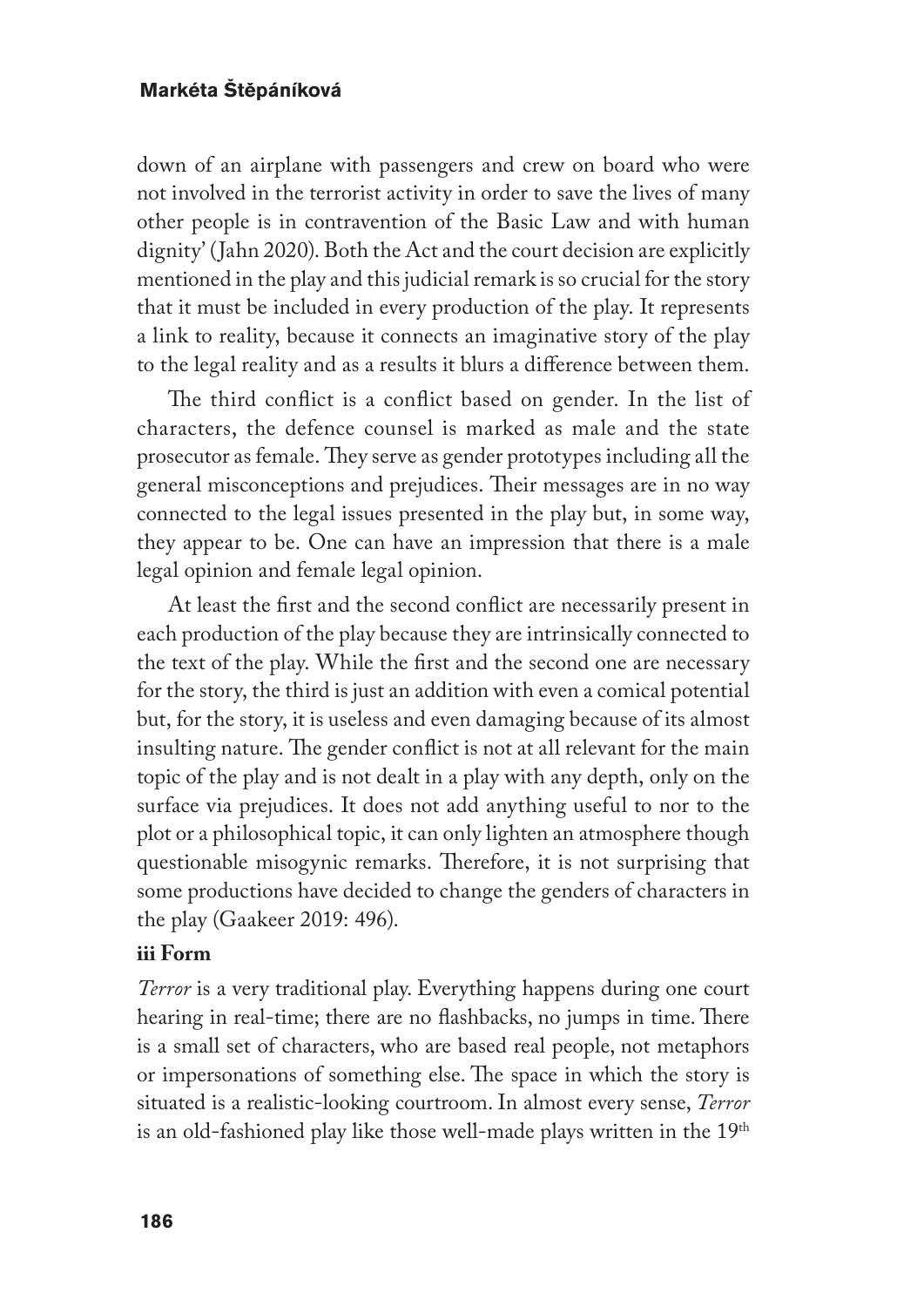century (Taylor 2013). Legal (in)correctness aside (see Gaakeer 2019), the only controversial trait of *Terror* comes at end of the play when the audience is asked to decide the verdict.

# **B Milada**

In contrast to *Terror*, and as the most obvious antithesis to it, I have decided to use a play that was written during my Law and Theatre course at the Law Faculty of Masaryk University. There are several reasons for this decision. The first and most important one is that there is no verbatim theatre trial play internationally known which would be certainly the best for our purposes. Such a play would be generally known and as such would serve as the most accessible example. The second one is that this play was created on purpose as legal theatre and, to my knowledge, there is no other one with a similar history of a civil law play created for a purpose of storytelling about law by lawyers. The third one is that there is a recording that can be used to demonstrate my findings. However, any such trial play could be used for the comparison and the choice does not imply that *Milada* is a perfect play or that its production is better than the professional ones of *Terror*. It only aims to provide an example of a different approach to legal theatre necessary for the arguments presented in this paper and possibly as an inspiration for future legal theatre productions both professional and educational.

## **i Form**

*Milada* is a play written in the style of verbatim theatre: 'verbatim theatre, as the name suggests, involves the re-creation on stage of the recorded speech of real individuals' (Derbyshire and Hodson 2008: 198). The nature of verbatim theatre demands that (at least mostly) real words or records of real events are used as part of the script (Wilkenson et al 2007). Then they are 'edited, arranged or recontextualised to form a dramatic presentation, in which actors take on the characters of the real individuals whose words are being used' (Hammond and Stewards 2012: 6). This form can be very restrictive but provides an opportunity for authenticity that traditional theatre can be lacking, because the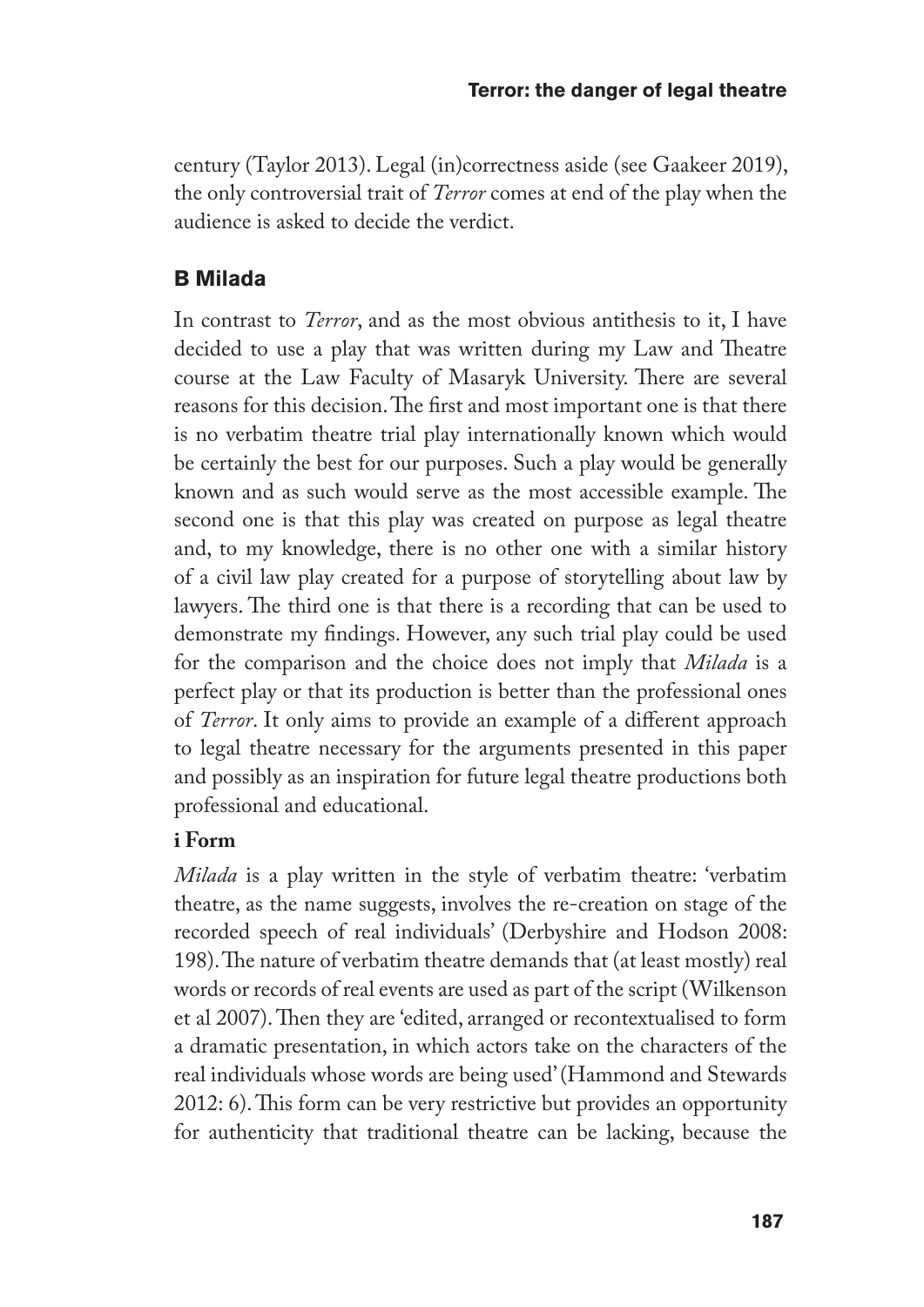'claim to veracity on the part of the theatre maker, however hazy or implicit, changes everything. Immediately, we approach the play not just as a play but also as an accurate source of information. We trust and expect that we are not being lied to' (Hammond and Stewards 2012: 6). Therefore, one could assume that verbatim theatre is descriptive and objective. However, at the same time 'verbatim theatre has a political agenda, drawing on the speech of individuals involved in particular situations in order to give a public platform to their experience of matters of concern to society in general' (Derbyshire and Hodson 2008: 199). That alone makes verbatim theatre a useful method for legal theatre. Moreover, there is a general consensus that it is 'an effective means of addressing political situations in general and human rights issues in particular because it offers a specific kind of theatrical experience' (Derbyshire and Hodson 2008:199) and because 'we feel that it is somehow better suited to the task of dealing with serious subject matter' (Hammond and Stewards 2012: 7-8). The stronger claim on authenticity and through it to reality in general is what makes verbatim theatre a perfect choice for serious topics such as human rights in particular and law in general.

There are other possibilities of how to write a script about Milada Horáková's story, as can be seen in a movie *Milada* (Mrnka 2017), but to strengthen the play's possible impact, Milada was written and staged also as a trial or tribunal play. Tribunal plays provide 'an opportunity for non-experts to grapple with the detail of important public enquiries for themselves, and in the process, if they're lucky, to spur a powerful person into positive action' (Hammond and Stewards 2012: 8) and 'are lauded for being a tool for democracy, their purpose being to provide more people with greater access to important information' (Hammond and Stewards 2012: 8). Because the play is intended to serve all those abovementioned purposes, the form of a verbatim trial play was chosen.

## **ii Storyline**

The storyline consists of a real-life story of a staged political trial against Milada Horáková and her so-called group (Thompson 2014, Owens 2006). Milada and her 'collaborators' were convicted following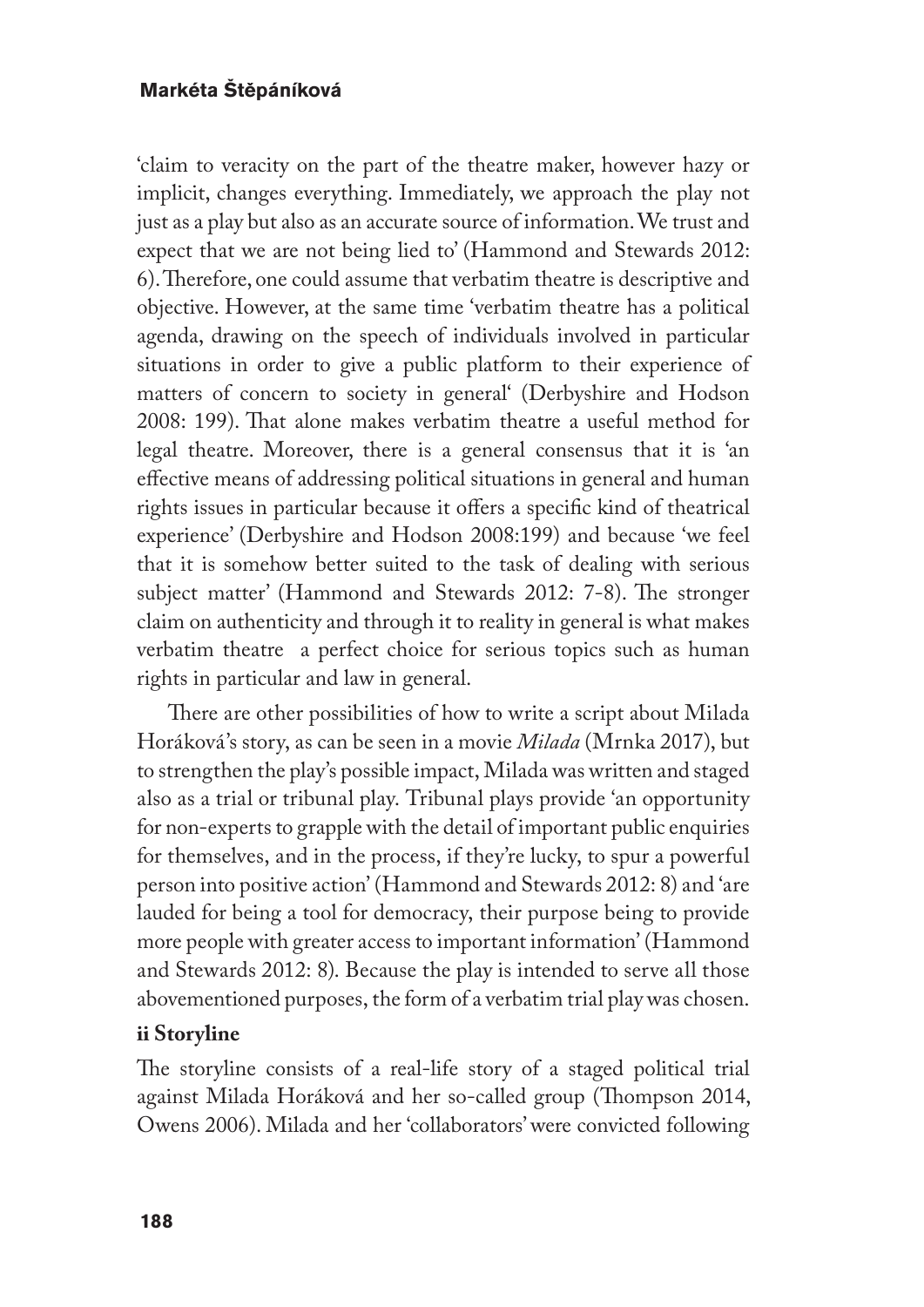a nine day trial in 1950. Their alleged crimes were espionage for the West and treason. The trial was staged by Moscow to strengthen the Soviet hold on Czechoslovakia. For that, they needed scapegoats. Democratic politicians were perfect for that purpose because the trial rid the Soviets of their last political opponents (Kuklík 2015). Add in an owner of a small factory with a Jewish wife and a Communist journalist who criticised the ruling Communist party, and the perfect 'enemy' was found.

Formally, the trial was normal, and procedural rules were followed. However, unusually for the time, the trial was broadcasted via radio like a reality show, every day of trial, in the evenings. The trial was also recorded for television, with future use for propaganda in mind. In the end, all of the defendants were convicted, and four people were hanged, including Milada (Blažek 2009).

## **iii Legal background**

A large part of Czechoslovak law was adopted from the former Austrian law at its creation in 1918. Though amended in the interwar period, there was no conceptual change. So Milada and her associates were convicted based on the Criminal Code from the 19<sup>th</sup> century (Kuklík 2015). However, the legal background of the case was unimportant because the actual rules were not followed in the final decision of the court and almost all statements were fabricated because of the will of the Communist leaders in Moscow.

# **C Comparison**

In *Terror*, the performance starts with the judge entering the courtroom. At first, during the prologue, he speaks to the audience directly and holds his robe instead of wearing it:

Before we begin, I must ask you to forget everything that you have read or heard about this case. Yes, everything. It is you alone who have been called upon to judge this matter, you are the lay judges, the members of the public who today will sit in judgment on the defendant, Lars Koch. The law grants you the power to determine the fate of a human being (von Schirach: 11).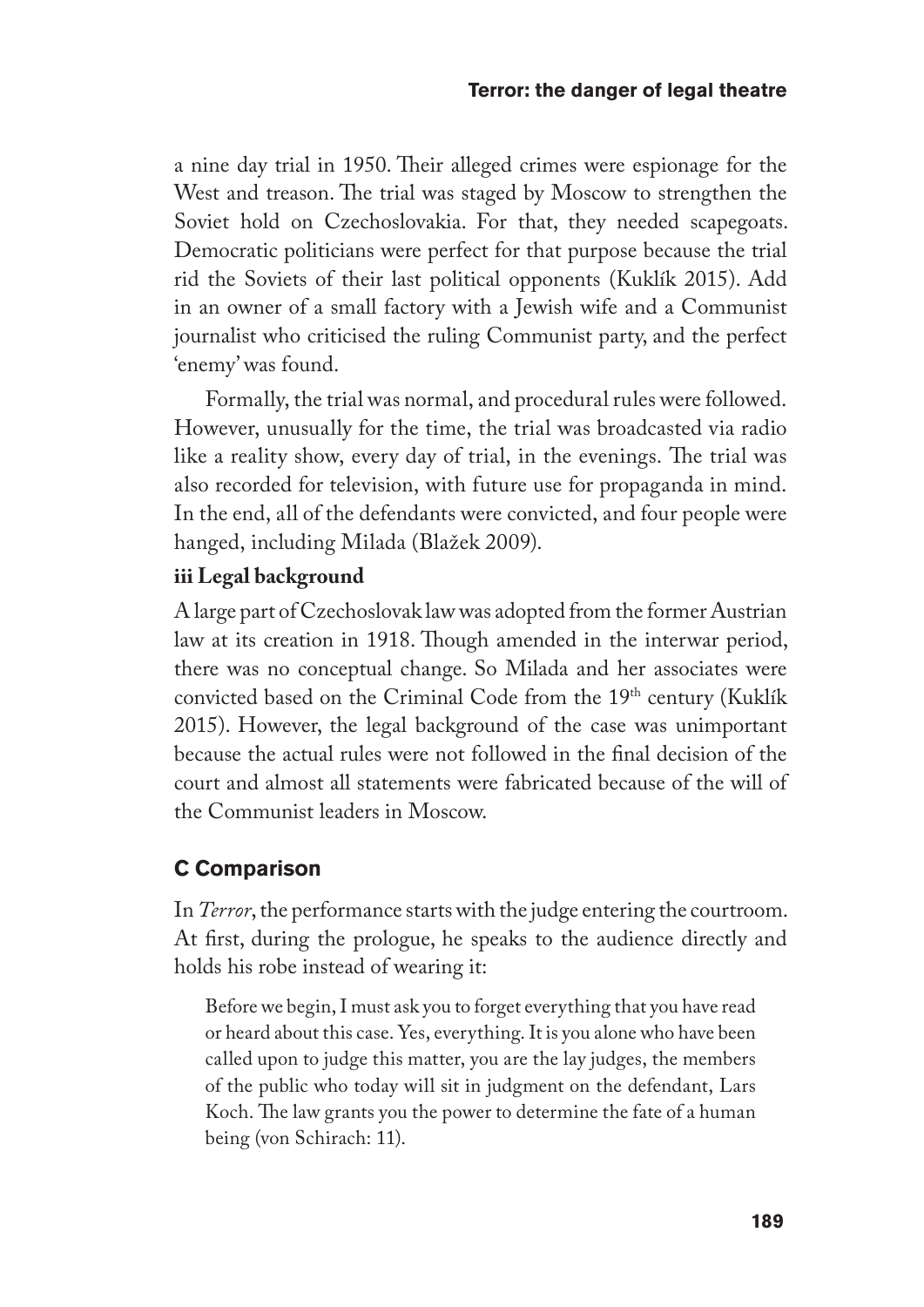By doing this, the judge creates a strong link between the story and the audience. He highlights the role of the audience so much that one can see it as a sort of emotional blackmail. One can also read in the symbol of not wearing the robe, that he is showing that he is the same as the audience, so they can trust him. Wearing the gown is an act of accepting the social role of a judge; so, while not wearing it, his role can be seen as different at this point in time: a concerned citizen perhaps? Another way of interpreting the absence of the gown is that his theatrical role at this moment is different: he is not a judge, he acts as a narrator, or maybe he uses a Brechtian alientation effect.

Only then he starts the court hearing. First, with affirming personal details of the defendant. Then, when asking the defendant for his testimony, the counsel stands up to make a statement, and starts a monologue including allusions to the terrorist attacks on 11 September 2001 and an attempted terrorist attack in Germany 18 months later. He introduces the *Aviation Security Act* passed in 2005 which allows the Minister of Defence to use armed force against terrorists. He highlights that almost all members of the parliament voted for this Act. And he explains that the Federal Constitutional Court revoked the most important provisions of this Act one year later because 'one life should never be weighed against anothe*r*' (von Schirach: 18). There is no direct criticism of the Federal Constitutional Court or the decision itself. No arguments are provided. The Act and the decision are mentioned and then the counsel continues with an explanation of his client's heroism.

The checking of personal information in detail is, in the play, repetitive and could be avoided but it works as a constant reminder of the highly formalistic nature of a trial. It persuades the audience that the trial focuses on minor details instead of dealing with substantial issues. This alienation of the trial and court proceedings in general can be seen often in the play. It is beneficial because it fuels the main conflict of the play: the audience needs to do something because the rigid court proceeding focuses on trivialities and cannot be trusted with deciding the issue.

The alienation of the trial is even more visible with the silent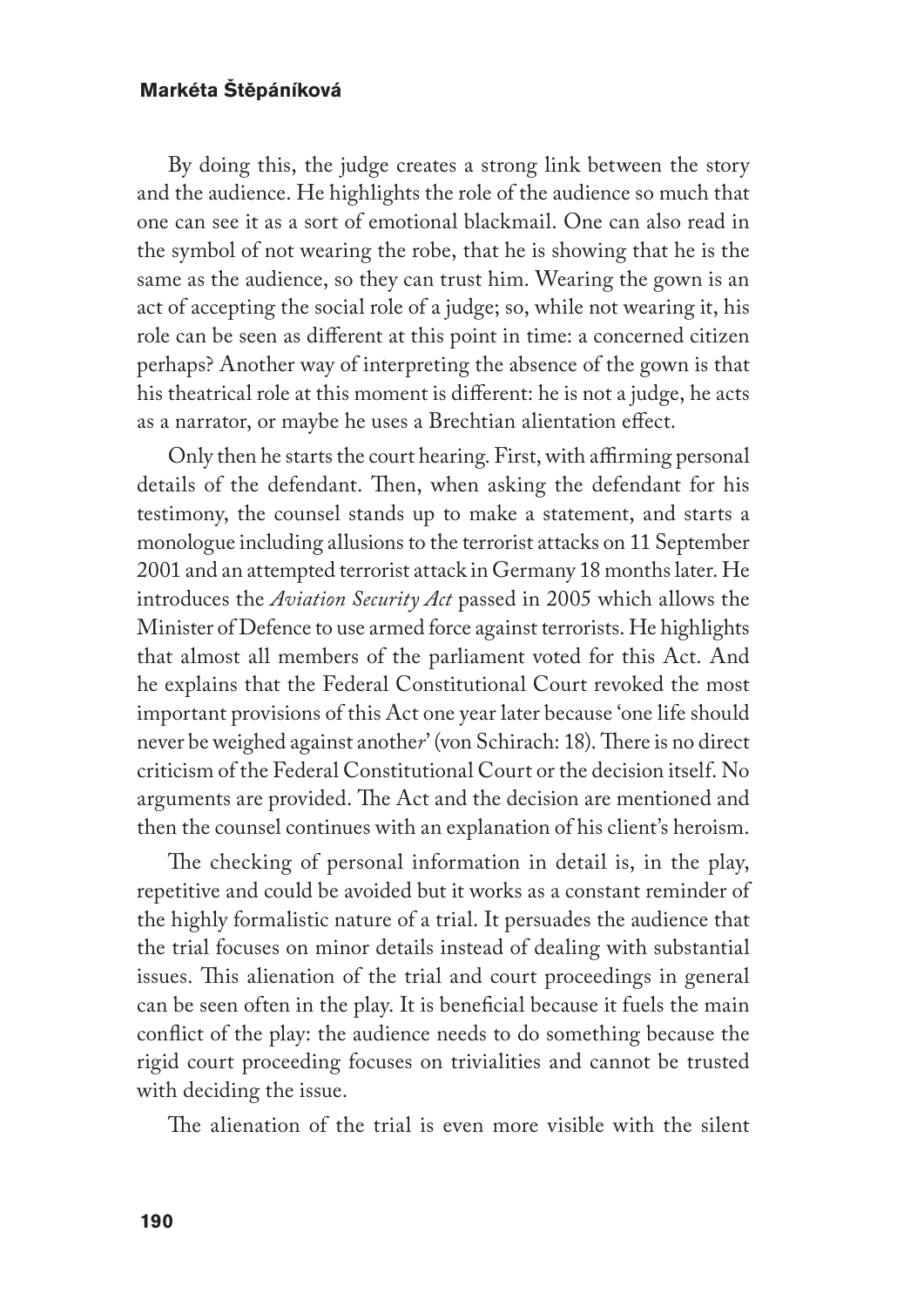criticism of the Federal Constitutional Court. It is explicitly said that members of parliament voted for the legislation and that the court revoked it. It alludes to the lack of democratic legitimation for the court deciding political matters. However, it does not elaborate on how constitutional courts work or why they exist. It is understandable in the format of the play, but this strategy of eliding this detail is an evident slippery slope towards populism. This alienation of judicial power in general, and the Constitutional Court in particular, may be very dangerous for the rule of law. Recent developments in Hungary or Poland (Šipulová and Smékal 2021) may serve as an unfortunate example of such alienation, whereby public distrist in courts and the judiciary fuels autocratic impulses.

In *Milada*, the performance has a prologue: a short explanation provided by the director of the play. She explains directly to the audience what verbatim theatre is and the aims of the production, highlighting the importance of this part of Czech(oslovak) history and the necessity of its knowledge. This prologue is partly an improvisation to retain its authenticity. It clearly explains to the audience the tools necessary for the interpretation of the performance.

The performance itself starts with all characters, including the judge, prosecutors, and defendants, pronouncing the charges as a choir. They stand in line, one beside another, all in their outfits, the judge in the middle, prosecutors on his right side, defendants on his left side. There are no defence counsels in the play because they were so unimportant in the trial that their characters were intentionally excluded from the play.

This part of the performance alludes to the tradition of the chorus in ancient Greek theatre and is intentionally unrealistic to show the difference between reality and theatre and between a real trial and a staged political trial.

In *Terror*, the first interrogation is that of duty controller, Christian G. Lauterbach. He describes his duties and then explains, in response to the judge's questions, the course of events preceding the shooting down of the aircraft. He points out that, usually, the North Atlantic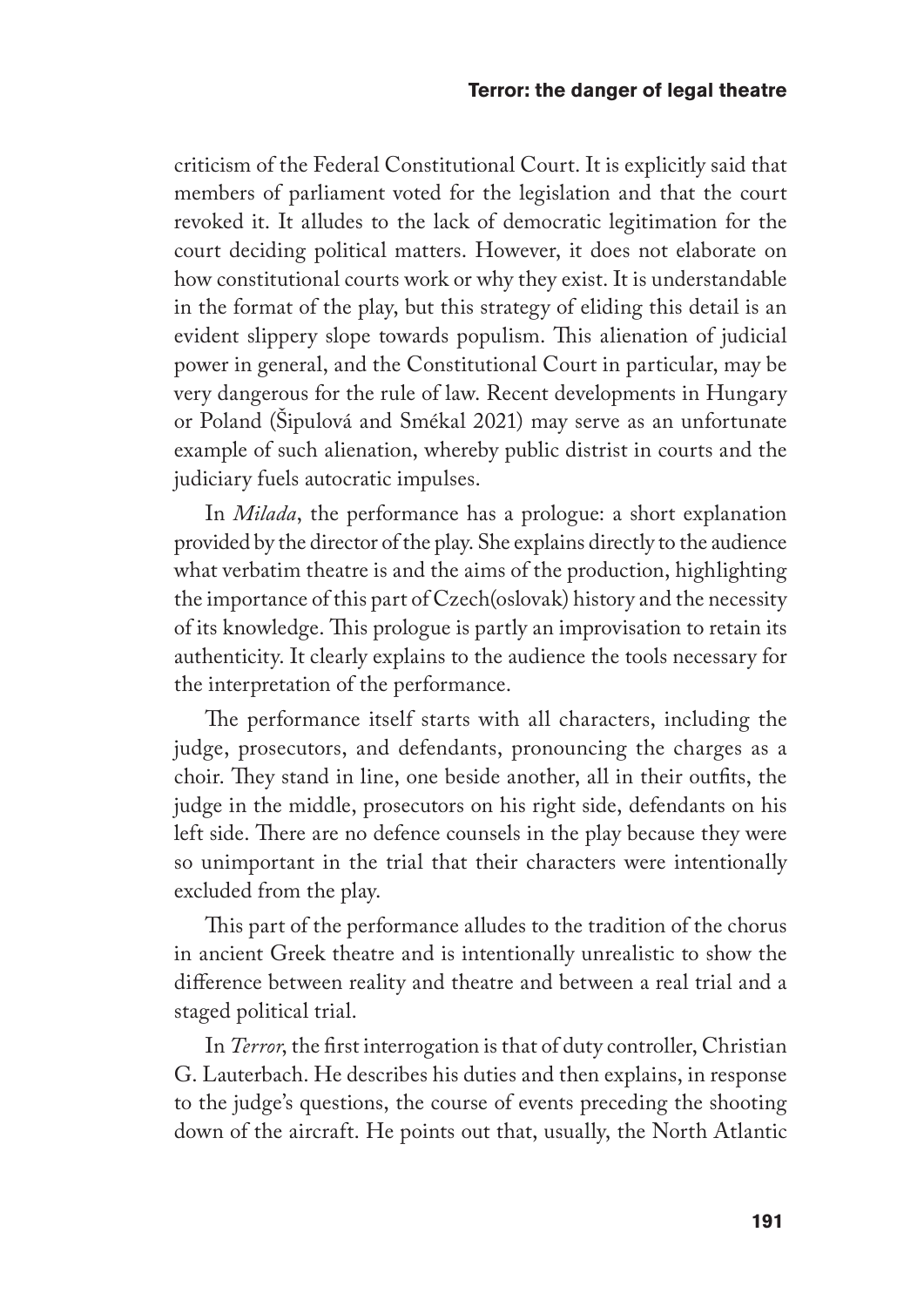Treaty Organisation (NATO) controls the airspace above Germany, and explains that the German army decided in this case because the kidnappings did not fall within NATO's jurisdiction. He describes his communication with the most senior general in the Air Force, General Radtke. Radtke called the Minister of Defence and received orders from him, which he continued to give to Lauterbach and the pilots. He explains that the Minister of Defence was asked to decide about shooting the aircraft down and he refused to.

Judge: Had you expected that to be the Minister's decision?

Lauterbach: Yes. We all know the views of the Federal Constitutional Court (von Schirach 2017: 18).

Then, the state prosecutor asks who decided to evacuate the stadium. When the witness doesn't know, the state prosecutor reveals that such an order was not given.

State prosecutor: Now the question I have is a very simple one: Why not? Why was that order not given? Mr. Lauterbach?

Lauterbach: Yes …

State prosecutor: We are waiting …

Lauterbach: I …we …we didn't have time for that.

State prosecutor: Really?

Lauterbach: Yes.

State prosecutor: So there was no time. If I look here at the timings which you have given us, then from the first radio signal – at 19:32 – to the estimated impact of the aircraft – at 20:24 – there was time (von Schirach 2017: 39).

The state prosecutor continues by pointing out that the entire stadium could be evacuated in 15 minutes (von Schirach 2017: 39).

This part of the play is crucial its main conflict and has a great dramatic potential too. We have a witness who was not responsible in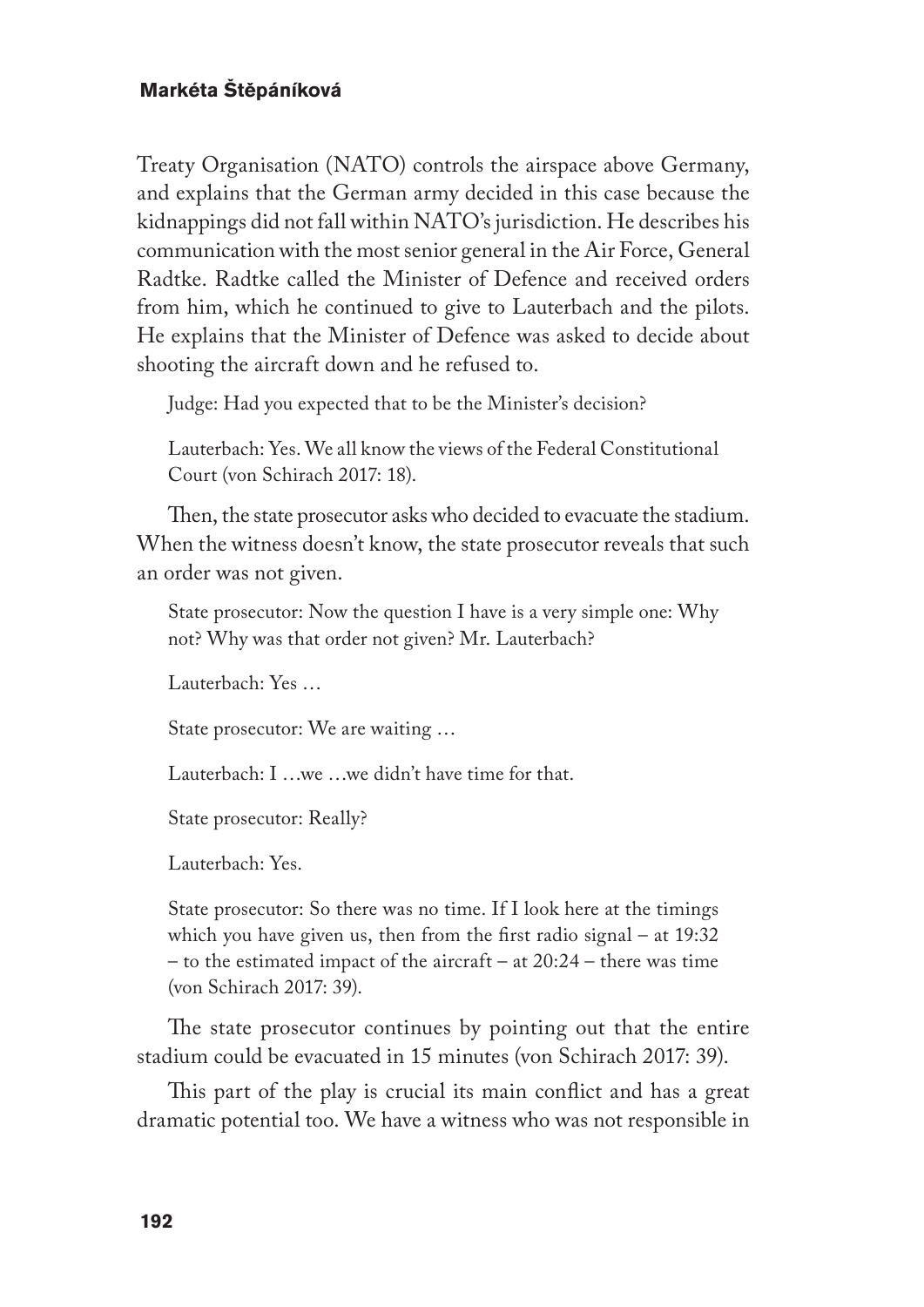any way for deciding about shooting down the aircraft or evacuating the stadium. He does not need to defend himself, but the state prosecutor creates a situation where he is pushed to do so, and the resulting scene is highly emotional. One can understand that the defence counsel would try to point out that the defendant's hands were bound because of the inaction of others. We do not know what others did exactly. And we do not know why it is the state prosecutor who asks these questions. What we know is that the state prosecutor behaves like a common law lawyer, both in their intimidating manner of asking questions and in their theatrical rhetoric. And it is presented as absolutely normal and acceptable.

In *Milada*, only the defendants are interrogated. There are four state prosecutors, three men, and one woman. All of them very notorious for their propagandistic potential and cruel rhetoric. Their aim was clear: to push the defendants toward admissions of their guilt. So they ridiculed, used sarcasm and irony, and exploited any weakness of the defendants on their quest to persuade the public that the defendants were guilty of the alleged crimes. An example of this strategy is as follows:

State prosecutor Urválek: Please, Defendant, how do you think they would accept, with what enthusiasm, the workers of a factory that was nationalised because it had 500 employees, with what enthusiasm would they accept their former factory owner back to the director's post at their factory? Knowing that he would continue to exploit their work! Tell me if they'd accept it with enthusiasm or not! What do you think?

Milada: I have a divergent position on this matter. That's why I got into this activity. If I were to answer my opinions, I would say that in some factories, not always and not in all, but in some factories, initiative and creative abilities of the owner ...

State prosecutor Urválek: Mrs. Defendant, if you and your associates thought that the workers were unwilling to voluntarily hand over their factories to the capitalists, tell me again, under what conditions did you imagine this could even happen?

Milada: Naturally, under the condition of reversal, regime change.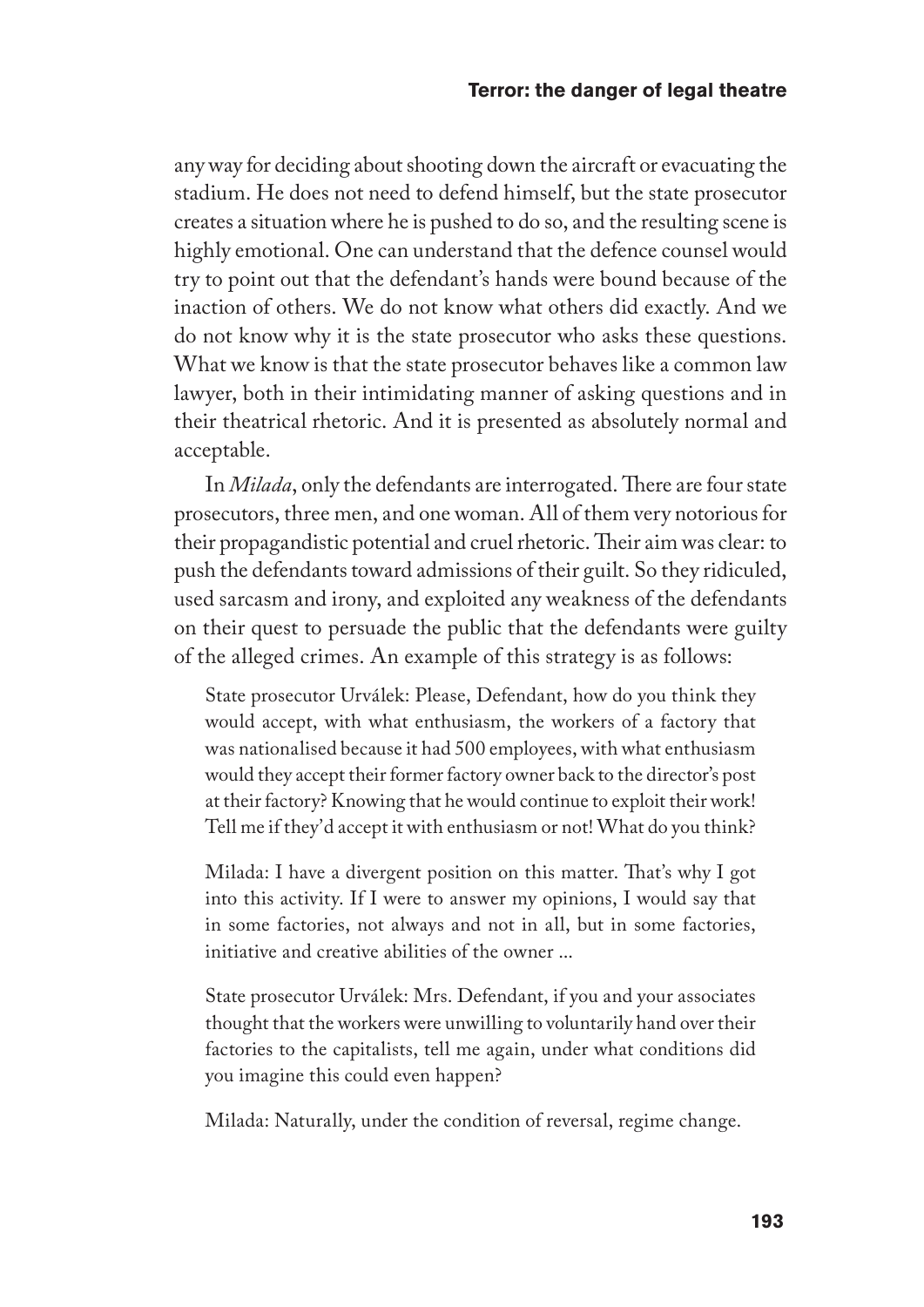While the text used in the play is a verbatim transcription from the trial recordings and scenography and the production of the play uses a traditional courtroom space, choreography of the prosecutors is intentionally unrealistic: they move and behave like dictators, pathetic actors, showmen – even more than in the real trial, which was also staged for propaganda purposes. This strategy is used to show how much the trial betrayed the rule of law. The behavior of state prosecutors is theatrical and intimidating too, but it is obvious that it is an abomination and not an acceptable occurrence.

In the second act of *Terror*, closing statements are presented. This scene is, even in reality, very similar to the theatre. All arguments have been presented before. Now there is enough space to give one last – and lasting – impression. It is a perfect opportunity for a playwright and actors. If some part of a trial is the most theatrical, it is the presentation of closing statements and the final word.

First, the state prosecutor makes a summary of facts and explains that while the defendant is a hero and probably saved many lives, one cannot be allowed to kill people to save others. Legal philosophy arguments are made, as well as references to great moral authorities. But in the end, she concludes that one person cannot decide to disrespect the law, including the protection of human dignity. She says: 'If you find Lars Koch not guilty, you will declare human dignity and you will declare our constitution worthless' (von Schirach 2017: 81).

The response of the defence counsel is:

Ladies and gentlemen, did you hear the state prosecutor? Did you understand what she was saying? She wants you to find Lars Koch guilty because of a principle. Really, that's what she said – you should lock him up because of the principle. Because of a principle 70 000 people should have died. I don't care what this principle is called – whether you call it "the constitution" or human "dignity" or anything else. All I can say is: thank God Lars Koch did not act on principle, instead he did what was right (von Schirach 2017: 81).

This statement continues with a detailed criticism of each argument the state prosecutor made. Still, the beginning of the final statement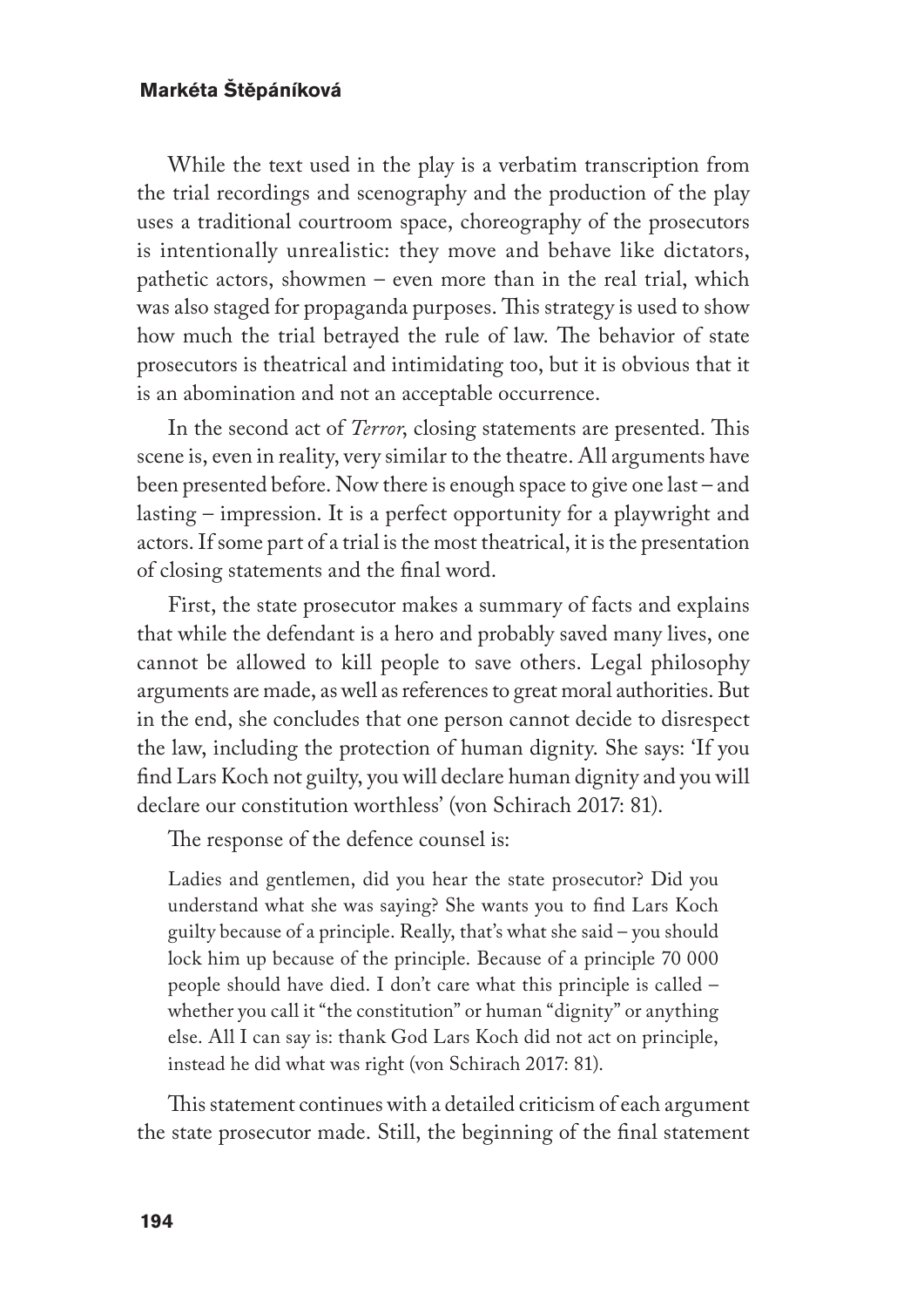crystalises everything problematic in the play. Gaakeer finds this part of the play 'deeply disturbing' (2019: 485) and one needs to agree. It is obvious that this statement is dramatic. It is a great opportunity for an actor playing the defence counsel. But it is also the final nail in the coffin of the audience's faith in the law and the judiciary.

In *Milada*, each prosecutor gives a final statement. All of them are very theatrical and conclude the trial in the same manner it was lead: as a tool of propaganda and a mere simulacrum of a real trial. The most bizarre final statement was given by the only female state prosecutor:

Court! People, I love you! Be on your toes! This is an urgent message from our national hero Julius Fučík, who knew very well that there are people who cannot say like him: "People, I love you." Because they only like their factories! Their erred political career! Just profit! Just money! Money that they don't want to earn honestly themselves, but work their way up to others! And we are wary of such enemies of the people! We can find them! And so we found these here and put them in the dock! They can't make excuses for their criminal activities! They've been warned! In February 1948, our working people made it clear to all the subversives and traitors that they did not! We're not going to let the Republic be subverted! And our republic, this is the country where the people truly rule! And where what the people say is true! [...] War! That was the joint program of these criminals! And war, that means demolished cities, burned villages! War, these are people killed and mutilated! These are mothers weeping over the loss of their children! And why did the defendants want to impose these horrors on our country? To sell our republic to the Western imperialists! And our good wives and moms are asking! Where did you put your heart, defendant Horáková?! When you betrayed our heir and the struggle of millions and millions of women for peace! Our world, the world of socialism, the progress, and the happiness of mankind, condemns the offensive war of these defendants! Citizens, judges! Judge the traitor on behalf of the people! Protect the peace!

It is more emotional in style than the one given by the defence counsel in *Terror*, but at least it is obvious to the audience that it is a deformation of a real trial and rule of law.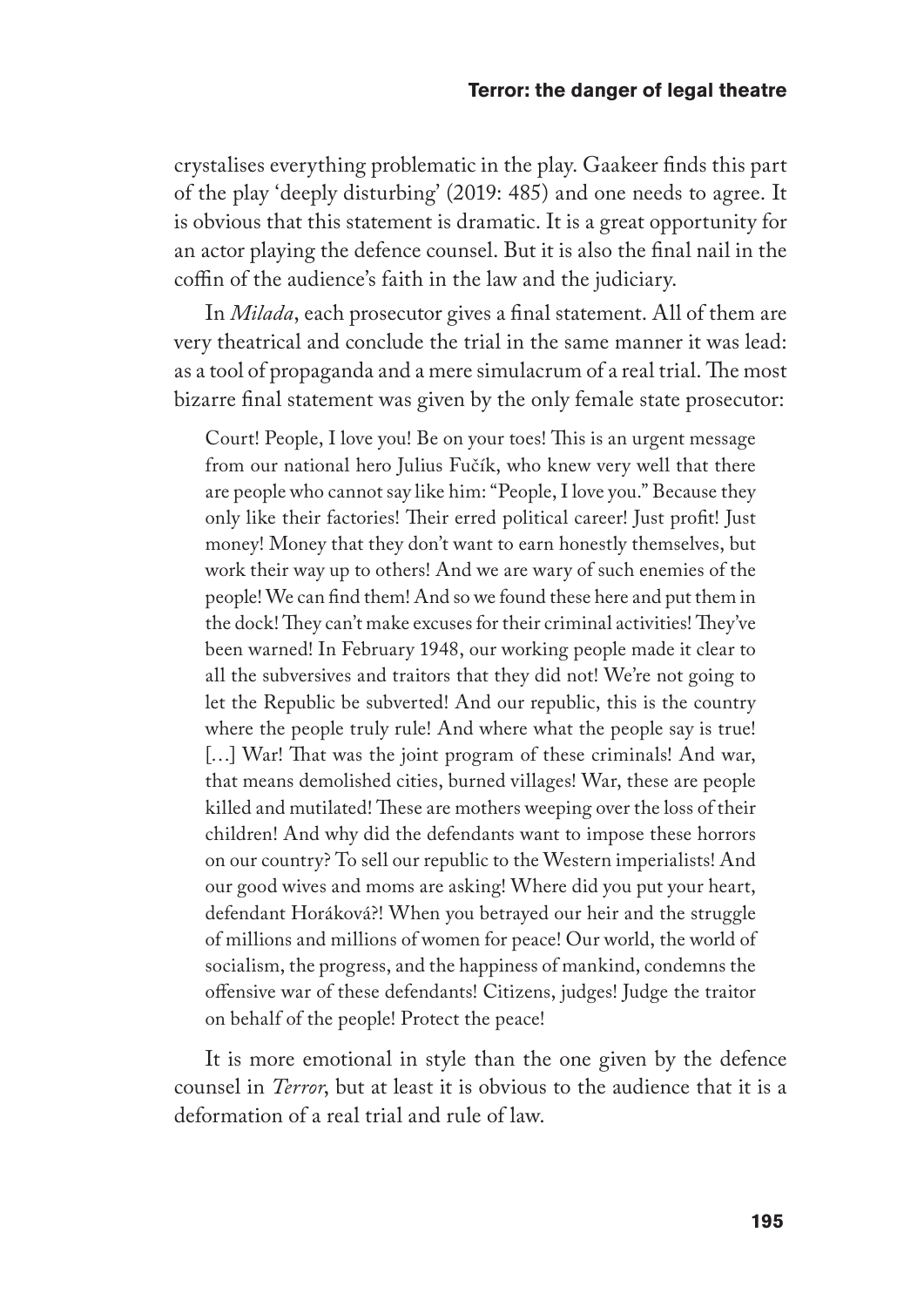In *Terror*, the audience is asked to vote about the decision. Each performance creates its own way of organising this voting. In Brno, each member of the audience gets a glass ball on arrival. After closing speeches, he hands it over to bags held by the theatre staff. Scales are placed on the stage, balls are teed on one side for the guilty, on the other side for not guilty. It's lengthy, but there's usually suspense in the air. Then, depending on the verdict, one of two prepared endings is performed.

## **4 More real than reality? Rule of law and dangers of legal theatre**

As shown above, while *Terror* is an imaginative theatre production, a not-verbatim one, and *Milada* is almost a pure verbatim theatre production, they are not so different for a spectator without deeper legal knowledge: they are both trial plays, the scenography planned by the author is quite similar, there are even similar types of characters. Both plays demand that the audience form their opinion about the best decision the court should made. What differs is the form of engaging the audience in professing that opinion. So, even in legal theatre, there is not as much difference between verbatim theatre and non-verbatim theatre as one might first assume:

How is [a verbatim play] any different from a well-written and wellconstructed imagined play? The answer is: it isn't. The categorisation is irksome. Verbatim plays are far more like conventional plays than is generally acknowledged – and, in fact, I think conventional plays are far more like verbatim than most people realise (Soans cited in Hammond and Steward 2012: 13).

However, one difference still remains:

One of the main differences between 'created' and 'verbatim' plays lies in the expectations of the audience. The audience for a verbatim play will expect the play to be political; they will be willing to accept an unconventional format; they will probably expect the material to be contentious and to challenge their opinions (Soans cited in Hammond and Steward 2012: 13).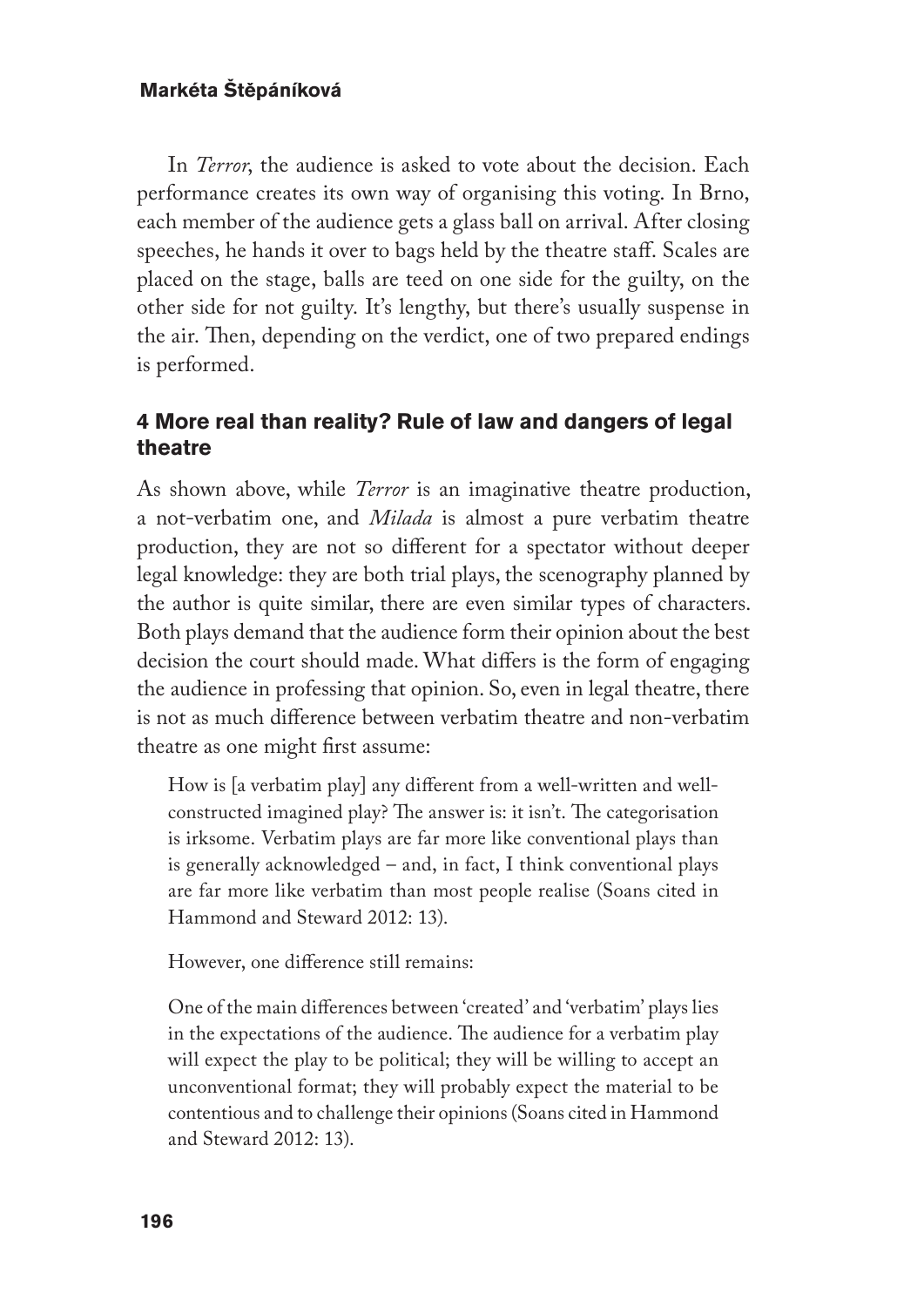The reason for that expactions may lay in the fact that verbatim theatre audiences 'focus on the discovery of the real, and on the procedures that facilitate that discovery' (Frieze 2011: 152). But in that aspect, *Terror* is similar to verbatim theatre too, probably due to the use of real legal factual scenario in the script.

Another similarity is that both plays intended to make a statement about the law and to influence legal awareness. One can conclude that legal theatre in general is problematic or dangerous because of its possible impact on legal awareness. Of course, legal awareness – even partly based on theatrical experience – is connected to and *pro futuro* influences the state of knowing and understanding law in society. Awareness influences our reality through what we perceive as real – even about law – as a self-fulfilling prophecy (Merton 1995). If we believe that something shown onstage works that way also in real life, we react in real life accordingly and consequently it becomes real through our reactions. Of course, while thinking about reality on stage, we deal with the legacy of 'Plato's ultimate banishment of mimesis from the ideal Republic, on the grounds that mimesis degrades the real' which formed 'the anti-theatrical prejudice that has shaped western philosophy, theology, and law' (Pellegrini and Shimakawa 2018: 103-104). The distinction between real and non-real is in many ways problematic for contemporary theatre or at least concerning (see eg Fischer-Lichte 2008). The line between theatrical performance and legal performance – if such a line exists – is blurred.

Another complication is that in a sense, both analysed plays are simulations: *Milada* is a reenactment of a historical trial and *Terror* is a simulation of a future hypothetical situation. And it stands, that 'the danger – and allure – of the simulation is that it may overpower and even replace the real, by seducing audiences to identify with the false' (Pellegrini and Shimakawa 2018: 103-104). While *Milada* as a verbatim theatre play may laim a bigger claim on authenticity, one must understand that even 'verbatim theatre's always going to be simplified because it is only a number of views – it can never be the whole picture. It's political theatre and it's engaging with contemporary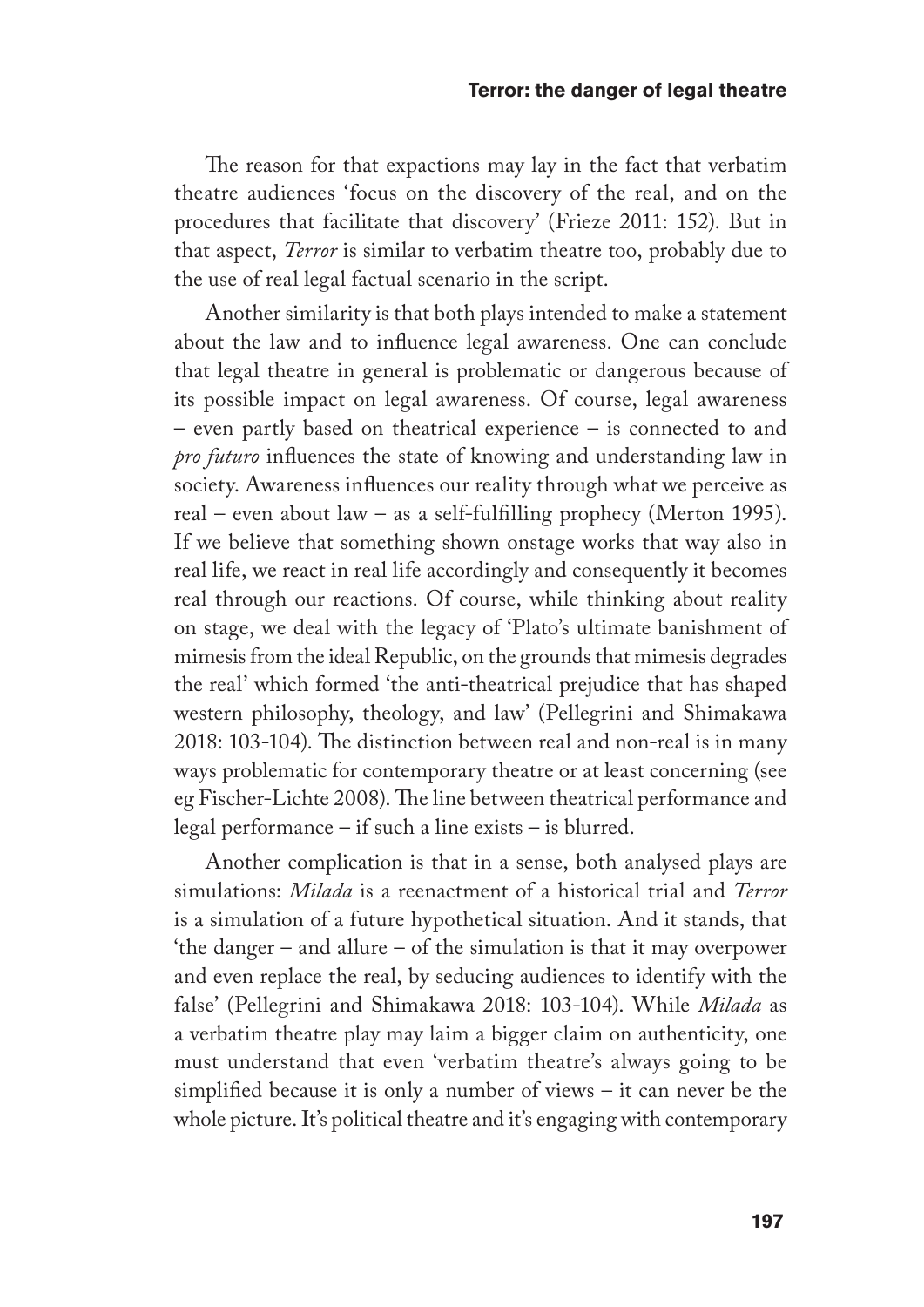society, and dealing with incredibly complex issues' (Kent cited in Hammond and Steward 2012: 122). Both verbatim theatre about law and non-verbatim legal theatre can make a statement about the law and both can make a claim for realness of such statements. Both of these forms are dangerous due to their possible impact on reality in the same way artwork is dangerous because of its influence on our worldview. However, such danger may be also seen as a necessary trait of great art including great theatre. What sets legal theatre apart, however, is its connection to legal awareness in society. Even if inconsequential or impractical, if theatre holds a status of a place of critical thinking, it should not risk creating a misconceptions about law which can harm rule of law consequentely. Each artist contributing in creating a legal theatre show should be aware of that.

Such carefulness may seem paranoid or even been seen as a version of (self-)censure. It may appear as a totalitarian breach of freedom of artistic expression. However, in the context of the rise of authoritarian leaders in Central Europe, information wars with Russia, democratic crisis in Poland and Hungary and elsewhere, and anti-European Union atmosphere (see eg Mudde and Kaltwasser 2013), I feel entitled to demand more caution with any theatre telling its audience that legal systems do not work because constituonal judges value principles more than people's lives. That provocation demands a strong emotional reaction when voting – at least in *Terror*. However, the results of voting cannot be considered a sound indication of considered decision-making on this issue because we do not know what reason for their votes each spectator has. The possible danger of disrupting legal awareness and, consequently, rule of law remains.

Even with that in mind, one cannot say that *Terror* is a bad play or that it cannot be staged as great theatre. However, the director at least needs to be aware that, in a sense, it is a verbatim theatre tribunal play. Good advice for staging tribunal plays is such:

The intention of a tribunal play is always, always to try to arrive at the truth without exaggeration, and I think that that informs the rest of my work [as a director]. I'm always asking, "Why? Why does the character do this? Why say that? Why?" That's a director's job. With a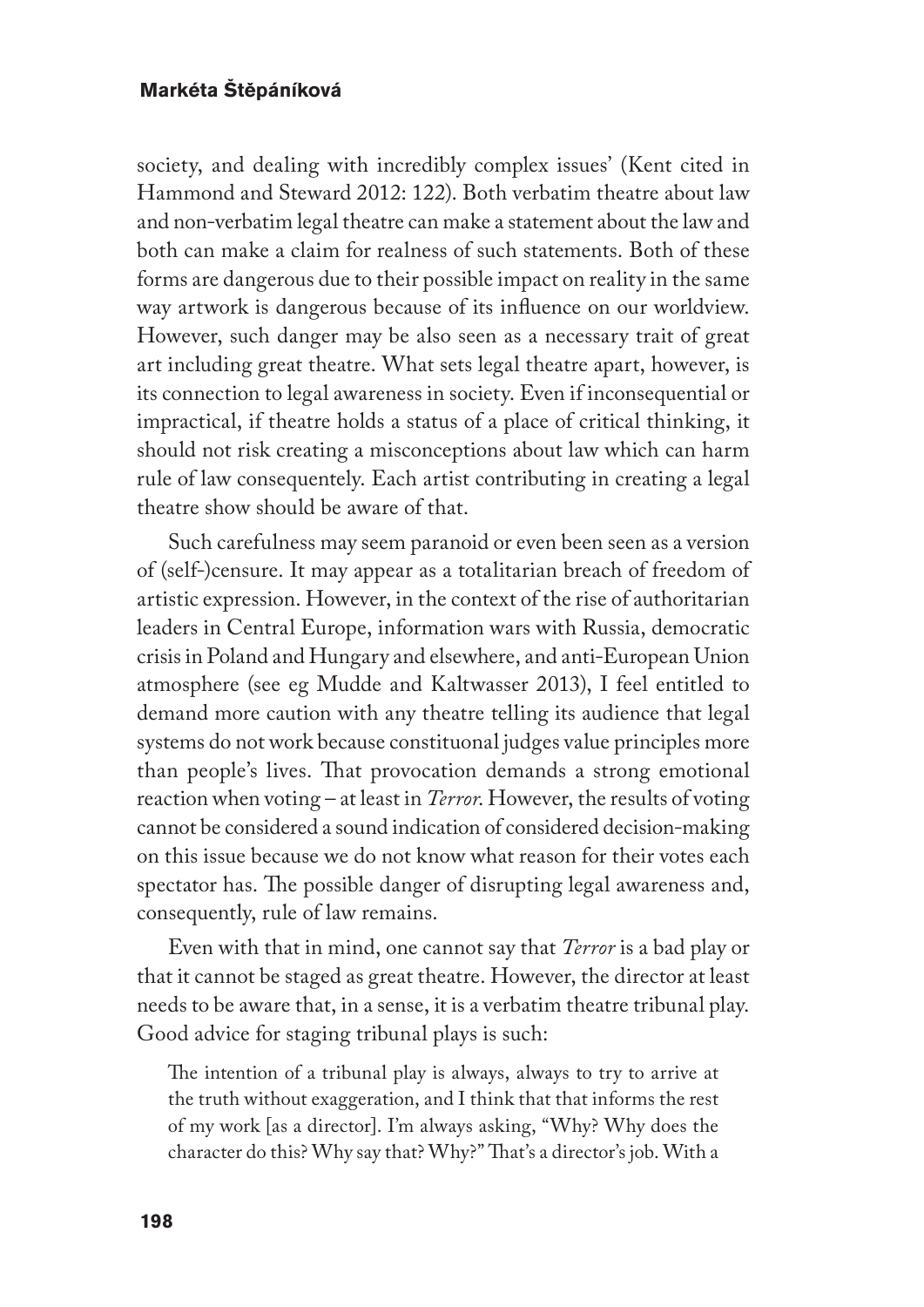tribunal play, whenever you do anything for dramatic effect it's wrong, you know it's wrong. (Kent cited in Hammond and Steward 2012: 125).

While performance based on specifically legal or para-legal/political events is not as mainstream in professional theatre in Central Europe as it is in the United Kingdom or the United States (Pellegrini and Shimakawa 2018: 101), both in Central Europe and in Germany 'theatre is a major cultural form, knowledge of theatre is considered an important part of any cultured person's experience, and the stage is regarded as a significant contributor to the public discussion of social and cultural concerns' (Fischer-Lichte 1984: 5). So it really matters what theatre says about law both for lawyers and the lay public. It matters for the lay audience maybe even more because 'the pleasure (and labor) of these staged (quasi)legal proceedings offers us ways of scrutinizing closely the inner workings (procedural and psychic) of the law in ways that the "actual" enactment (i.e., congressional hearings, small claims court proceedings, etc.) apparently cannot' (Pellegrini and Shimakawa 2018: 102).

What might this mean for the staging of trial or tribunal theatre? When producing *Milada*, one must therefore make sure that she gives the audience enough information to see that, even in reality, it was a staged trial. By contrasting the authentic verbatim text of the play with an unrealistic staging, the director and actors ensure that the audience can see and feel what was wrong with the trial. When producing *Terror*, one has to decide what is more important: dramatic effect or legal – and moral or political – accuracy. Normally, for the sake of the theatre, the first option is better. After all, theatre does not present a real world. It does not need to be accurate. But in the case of *Terror*, which creates an impression that the rules and system presented on stage are true in reality, one should care about possible consequences in the real world too: political alienation, mistrust of judiciary including the Constitutional Court, and even general wariness of human rights. As such, both the playwright and the director should be very careful in their choices. Directorial choices in trial or tribunal theatre can have real effects on audiences' awareness and appreciation of the law.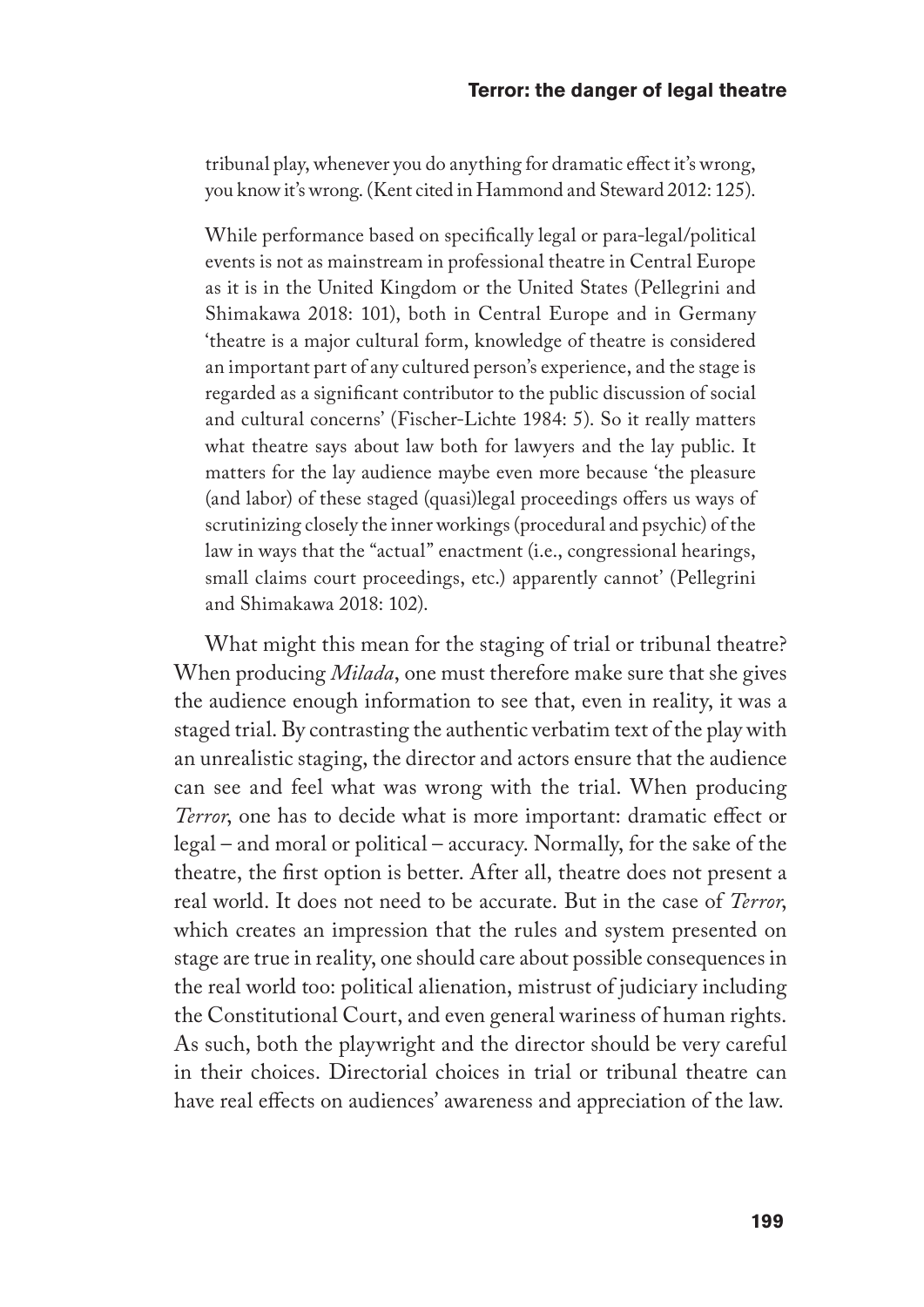### **Endnotes**

- 1 Markéta **Štěpáníková** is an Assistant Professor at Masaryk University, Czech Republic. This article is a result of the research funded by the Czech Science Foundation (GAČR), Grant No. GA19-12837S—"Law in Literature: Qualitative Analysis of the Image of Law in Belles-Lettres at the Turn of the 19th and 20th Century".
- 2 See https://terror.theater.
- 3 See https://fb.watch/9kXPvnWG4O/.
- 4 See https://youtu.be/fWKVkd2L4AA.

### **References**

- Battisti C and Fiorato S eds 2019 *Law and the Humanities: Cultural Perspectives* De Gruyter Berlin, Boston
- Baur D 2017 'When the only heroes left are the law and morality' *Die Deutsche Bühne*
- Blažek P 2009 'Při natáčení filmů o procesech je třeba opatrnosti. Příprava, natáčení a uložení filmového záznamu soudního procesu Milada Horáková a spol' in Kopal 2009:201-213
- Burian J 2002 *Modern Czech Theatre: Reflector and Conscience of a Nation* University of Iowa Press Iowa City
- Carlson M 2008 'Introduction' in Fischer-Lichte 2008:1-10
- Carpi D 2004 'Law, Discretion, Equity in The Merchant of Venice and Measure for Measure' *Cardozo Law Review* 26/6: 2317-2329
- Cherlin M, Filipowicz H and Rudolph RL 2003 *The Great Tradition and its Legacy: The Evolution of Dramatic and Musical Theater in Austria and Central Europe* Berghahn Books New York
- Chtiguel OF 1990 'Without Theatre, the Czechoslovak Revolution Could Not Have Been Won' *TDR* 34/3: 88-96
- Cohen W 1982 'The Merchant of Venice and the Possibilities of Historical Criticism' *ELH* 49/4: 765-789
- Derbyshire H and Hodson L 2008 'Performing Injustice: Human Rights and Verbatim Theatre' *Law and Humanities* 2/2: 191-211
- Edelman C 2002 *Shakespeare in Production: The Merchant of Venice*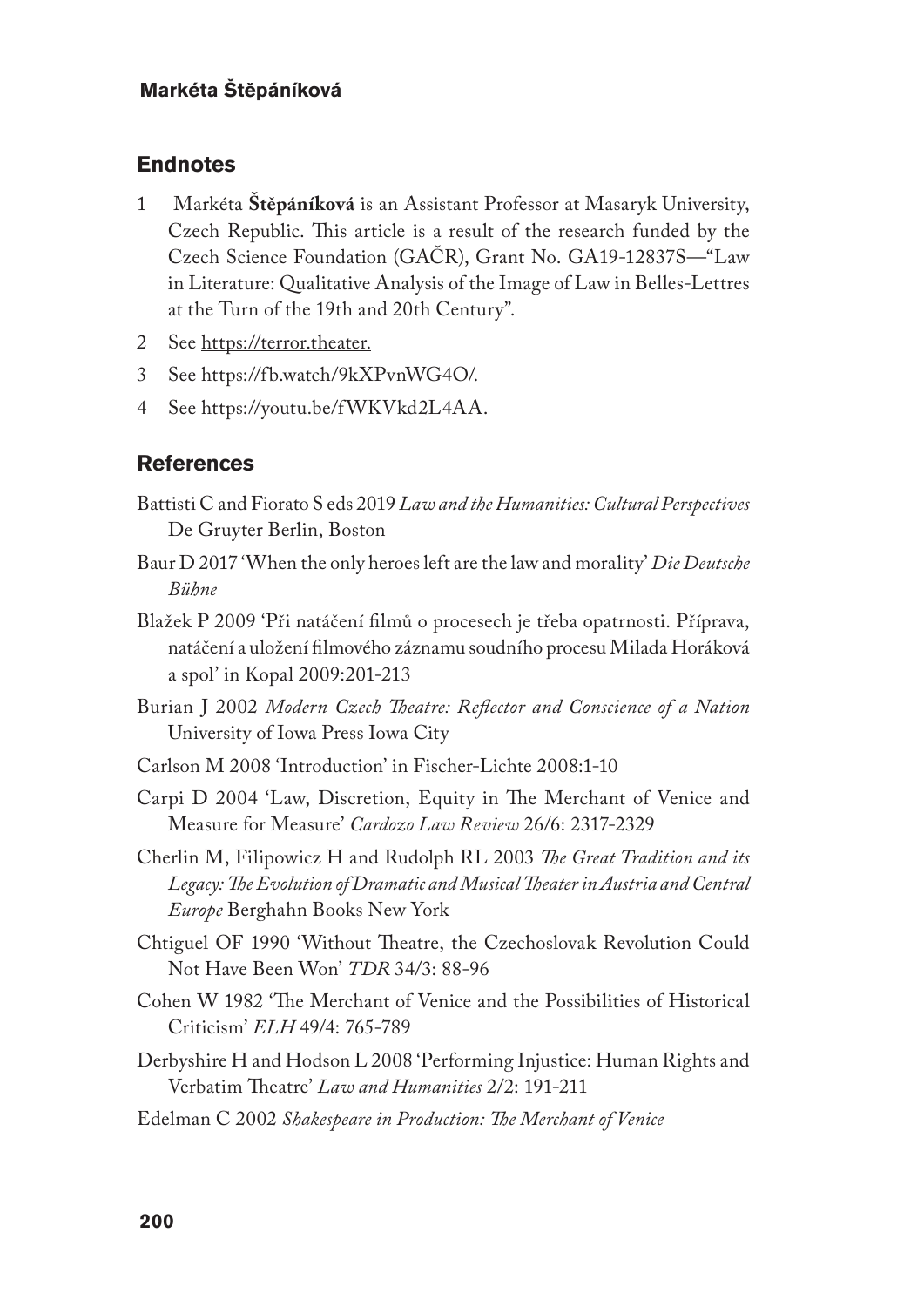- Fish S 1989 *Doing What Comes Naturally: Change, Rhetoric, and the Practice of Theory in Literary and Legal Studies* Duke University Press Durham and London
- Fischer-Lichte E 1984 'The Dramatic Dialogue Oral or Literary Communication?' in Schmid and Kesteren 1984: 137-173
- 2008 *The Transformative Power of Performance: A New Aesthetics* Trans Jain SI Routledge London
- Frieze J 2011 'Naked Truth: Theatrical Performance and the Diagnostic Turn' *Theatre Research International* 36/2: 148-162
- Frost M H 2017 *Introduction to Classical Legal Rhetoric: A Lost Heritage* Routledge London
- Gaakeer J 2019 'Wrest Once the Law to Your Authority. To Do a Great Right, Do a Little Wrong?' in Battisti and Fiorato 2019: 477-498
- Hammond W and Steward D eds 2012 *Verbatim, Verbatim: Contemporary Documentary Theatre* Bloomsbury Publishing London
- Hartigan R 2018 '"This Is a Trial, Not a Performance!" Staging the Time of the Law' in Sarat, Douglas and Umphrey 2018: 101-121
- Jabloner C 1998 'Kelsen and His Circle: The Viennese Years' *European Journal of International Law* 9/2: 368-385
- Jahn E 2020 *War and Compromise Between Nations and States* Springer Mannheim
- Jordan C and Cunningham K eds 2006 *The Law in Shakespeare* Springer New York
- Keatinge T 2017 'A Modern Day Trolley Problem' *The RUSI Journal* 162/3: 84–86
- Kopal P 2009 *Film a Dějiny 2. Adolf Hitler a ti Druzí Filmové Obrazy Zla* ÚSTR Casablanca
- Kühn Z 2004 'Worlds Apart: Western and Central European Judicial Culture at the Onset of the European Enlargement' *The American Journal of Comparative Law* 52/3: 531-567
- Kühn Z 2011 *The Judiciary in Central and Eastern Europe: Mechanical Jurisprudence in Transformation?* Brill Leiden, Boston
- Kühn Z et al 2006 *Judikatura a Právní Argumentace. Teoretické a Praktické Aspekty Práce s Judikaturou* Praha Auditorium Prague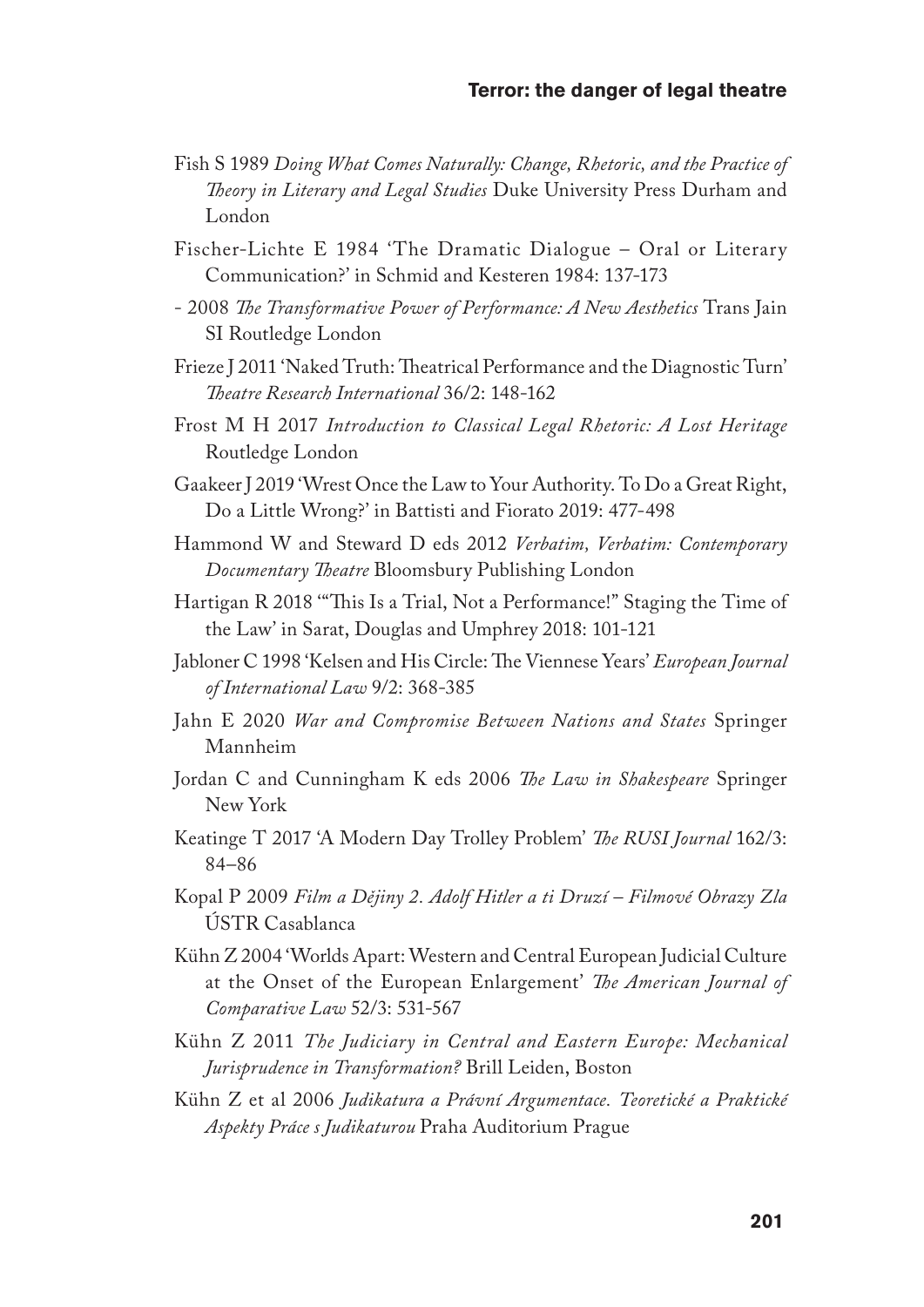- Kuklík J 2015 *Czech Law in Historical Contexts* Karolinum Press Prague
- Künzel C 2016 '"Pimp my Krimi": Anmerkungen zu den Etwas zu Perfekten Erzählungen Ferdinand von Schirachs' in Stürmer and Meier 2016: 60–78
- Merton RK 1995 'The Thomas Theorem and the Matthews Effect' *Social Forces* 74/2: 379-422
- Mrnka D 2017 (dir) *Milada* Loaded Vision Entertainment
- Nader L 2017 'Anthropology of Law, Fear, and the War on Terror' *Anthropology Today* 33/1: 26-28
- O'Connor J 2013 *Documentary Trial Plays in Contemporary American Theater* SIU Press Carbondale
- Olson G 2016 'The Turn to Passion: Has Law and Literature become Law and Affect?' *Law and Literature* 28/3: 335–353
- Owens L et al 2006 'Milada Horáková: A Mountain that Refused to Move' *The New Presence* 2: 10-13
- Pellegrini A and Shimakawa K 2018 'Reenactibility' in Sarat Douglas and Umphrey 2018: 101-121
- Peters JS 2008 'Legal Performance Good and Bad' *Law, Culture and the Humanities* 4/2: 179-200
- Petzsche A, Heger M and Metzler G eds 2019 *Terrorismusbekämpfung in Europa im Spannungsfeld zwischen Freiheit und Sicherheit* Nomos Verlagsgesellschaft mbH and Co Baden-Baden
- Read A 2015 *Theatre and Law* Macmillan International Higher Education London, New York
- Sarat A, Douglas L and Umphrey MM 2018 *Law and Performance* University of Massachusetts Press Amherst
- Schild W 2019 'Terror (v. Schirach) zwischen Theater und Rechtskunde' in Petzsche, Heger and Metzler 2019: 307-326
- Schmid H and van Kesteren A ed. 1984 *Semiotics of Drama and Theatre* Benjamins Publishing Company Amsterdam, Philadelphia
- Schmid H 2008 'A Historical Outlook on Theatrical Ostension and its Links with Other Terms of the Semiotics of Drama and Theatre' *Semiotica* 168: 67-91